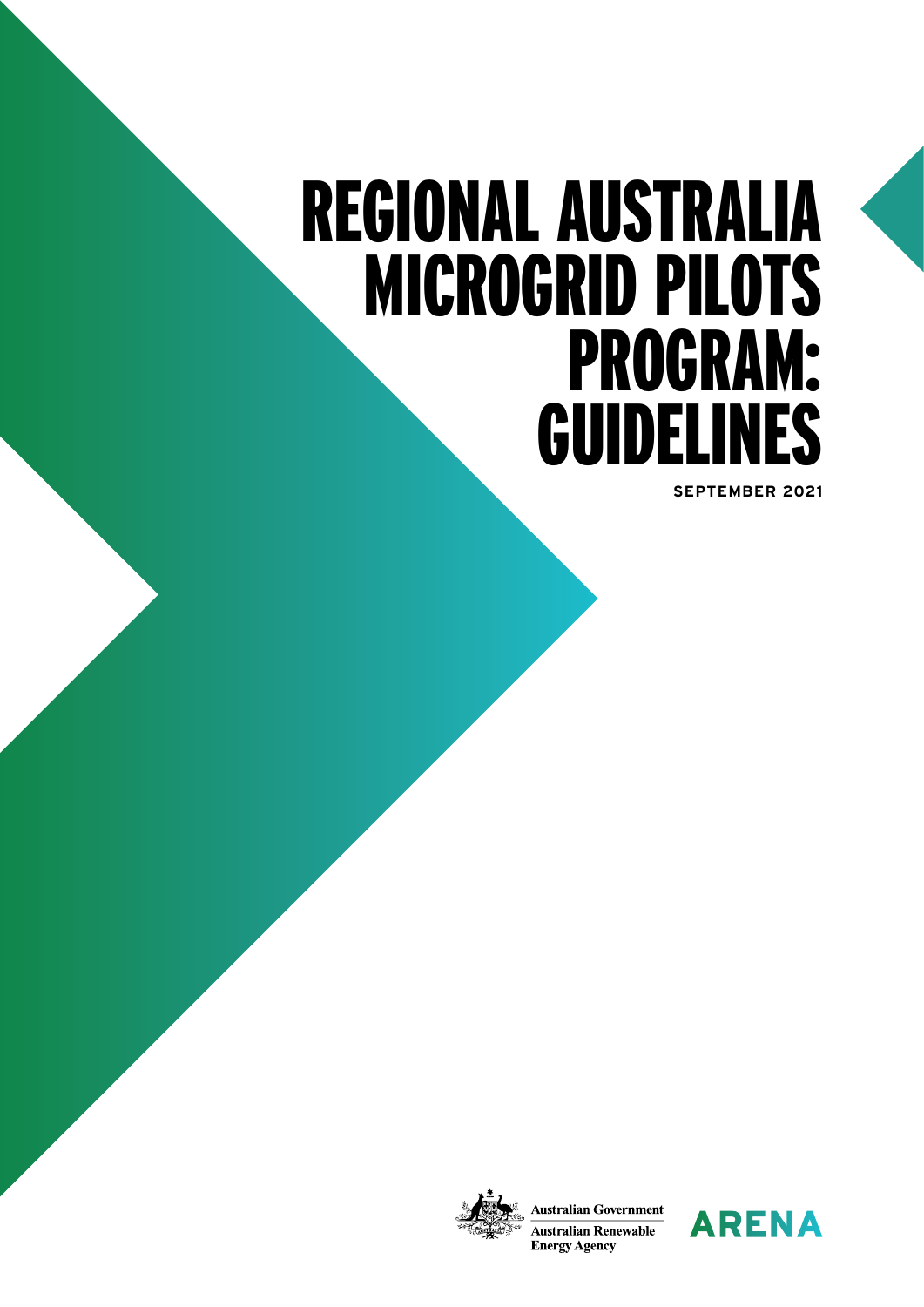### <span id="page-1-0"></span>EXECUTIVE SUMMARY

- 1. The Regional Australia Microgrid Pilots Program (the Program) aims to support pilot projects for microgrids in Regional Australia that:
	- a. Have demonstrated Project viability through a Feasibility Study.
	- b. Include the deployment of equipment and technology solutions that enable the coordinated use of distributed renewable energy technologies and the microgrid demonstration.
	- c. Demonstrate improved resilience and reliability of microgrids in regional areas; and
	- d. Demonstrate capability of resolving one or more of the remaining barriers to final investment and full deployment of microgrid solutions.
- 2. For the purposes of the Program the term microgrid is used to include the following technical configurations:
	- a. Embedded Microgrid: An electricity supply arrangement that coordinates and optimises the use of connected, locationally proximate distributed energy resources (DER) to provide secure and reliable electricity within the microgrid and is able to provide value to the major grid. This could include energy market participation, provision of system flexibility, systems services and deferral of network investment.
	- b. Standalone Power Systems (SAPS): An electricity supply arrangement that can demonstrate temporary or permanent operation when not physically connected to a major grid. SAPS encompasses supply to single and multiple customers. Where:
		- › customers, currently connected to a major grid, can move to a SAPS, or
		- › a SAPS is installed rather than a new grid connection.
	- c. Remote Isolated Microgrid: An electricity supply arrangement that already operates as an isolated SAPS and will continue to do so. These systems are often in very remote locations and managed by State Government owned corporations.
- 3. The funding allocated for the Program is up to \$50 million. The Program is expected to provide Grants between \$1 million and \$5 million. Applicants seeking more than \$5 million will need to demonstrate exemplary merit with very broad industry benefit. This total funding allocated for the Program may be reduced or increased at the discretion of the ARENA Board.
- 4. The application and assessment process for the Program involves a one stage Full Application process. All potential Applicants will be required to register their Feasibility Study with ARENA prior to submission. Part 2 of these Guidelines provides further details on the application process.
- 5. ARENA will award Grant funding to eligible Full Applications on the basis of an individual Merit Criteria assessment, as set out in Part 4 of these Guidelines. The four Merit Criteria will be equally weighted, and are as follows:
	- a. Merit Criterion A: Contribution to Program Objectives
	- b. Merit Criterion B: Applicant capability and capacity
	- c. Merit Criterion C: Project design and methodology
	- d. Merit Criterion D: Financial viability and co-funding commitment
- 6. All successful Applicants will be expected to share data and knowledge from their Projects under Eligibility Criterion G items 3.13 and 3.14, and items 5.16 and 5.17 of these Guidelines. The Knowledge Sharing Plan will form part of the Funding Agreement.
- 7. The Applicants should also meet other applicable requirements described in these Guidelines, including compliance with relevant legislative requirements (see items 6.15 to 6.17).
- 8. All applications must be completed online using ARENA's Grants Management System, ARENANet, which is accessible from the Program webpage at [https://arena.gov.au/funding/RAMPP/.](https://arena.gov.au/funding/RAMPP/)
- 9. ARENA will review and assess applications on an ongoing basis, until all funds available under the Program are exhausted or these Guidelines are revoked. ARENA will post upcoming Submission Dates and assessment periods on the Program webpage. ARENA expects Submission Dates to occur on a bimonthly basis however this timing may be shortened or extended as required by ARENA.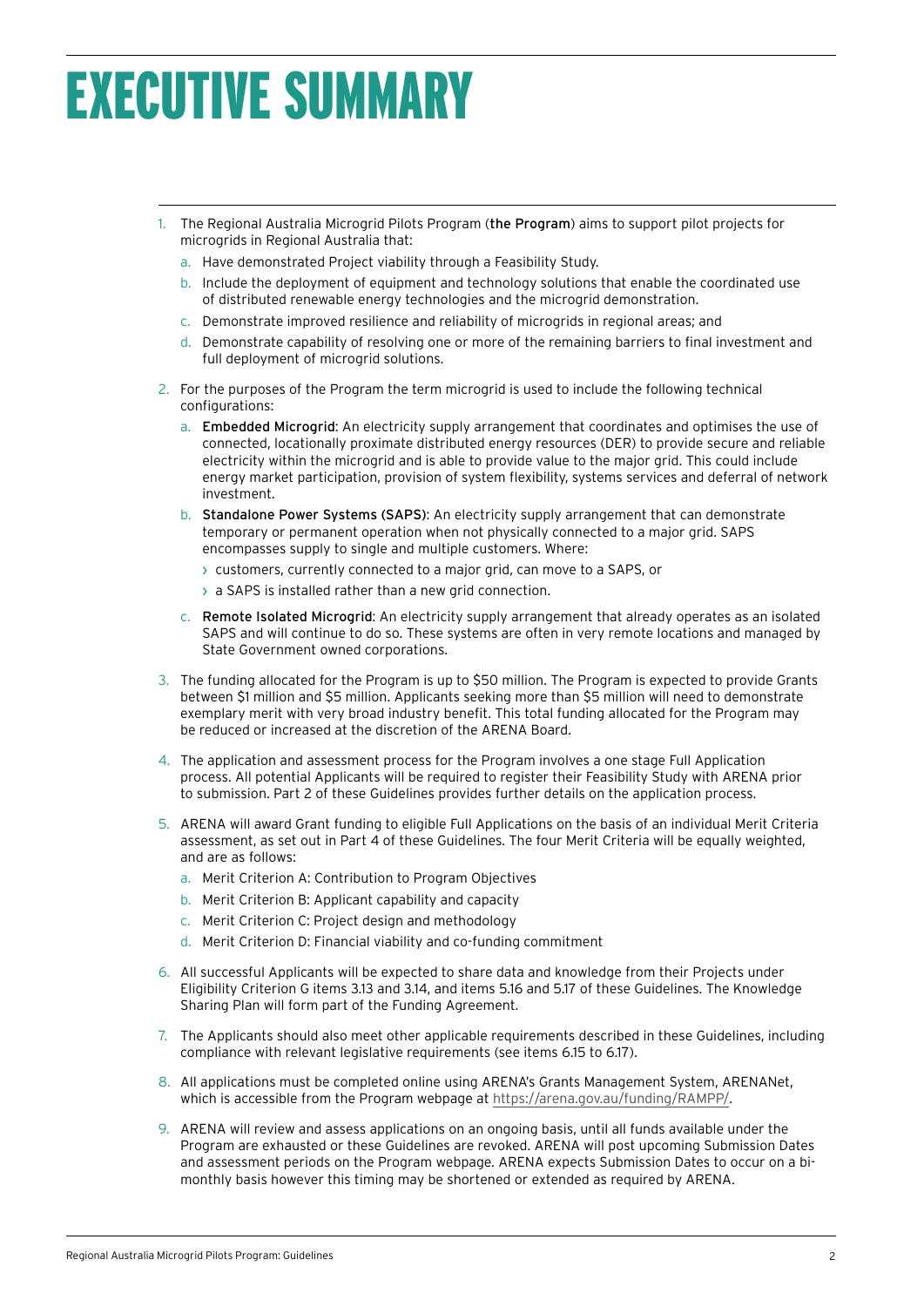10. ARENA will assess applications for suitability against the Merit Criteria, but will not undertake a comparative assessment of applications. Submission of a Full Application by the published Submission Date does not guarantee assessment during the allotted assessment period. ARENA will advise all Applicants in writing upon receipt of their Full Application and the expected timeframe for assessment.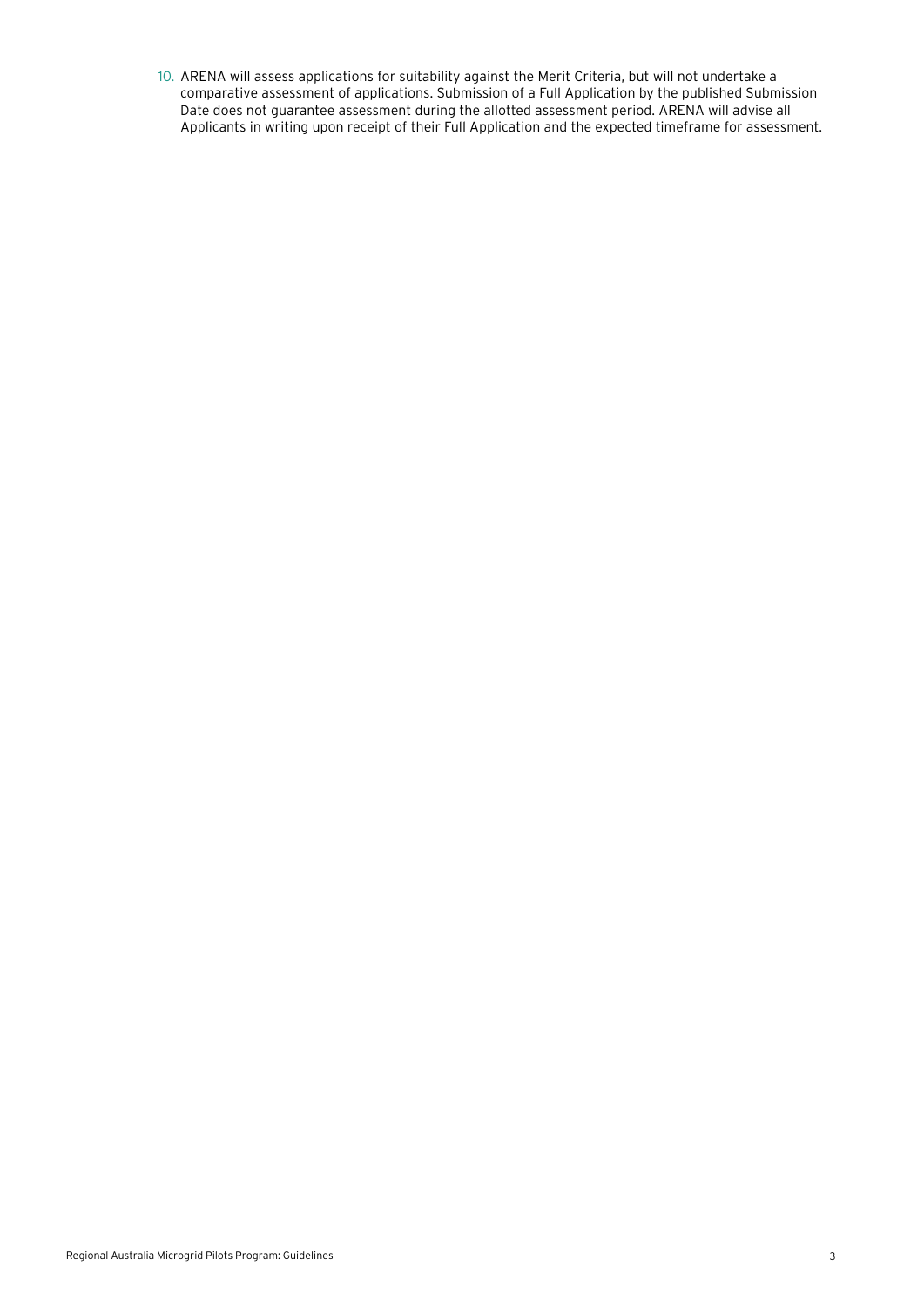## TABLE OF CONTENTS

| <b>EXECUTIVE SUMMARY</b>                          | 2  |
|---------------------------------------------------|----|
| <b>PART 1. OVERVIEW</b>                           | 5  |
| <b>PART 2. APPLICATION AND ASSESSMENT PROCESS</b> | 6  |
| <b>PART 3. ELIGIBILITY CRITERIA</b>               | 9  |
| <b>PART 4. MERIT CRITERIA</b>                     | 11 |
| <b>PART 5. FUNDING AGREEMENTS</b>                 | 15 |
| <b>PART 6. FURTHER PROGRAM INFORMATION</b>        | 16 |
| APPENDIX A. ELIGIBLE EXPENDITURE                  | 18 |
| <b>GLOSSARY</b>                                   | 21 |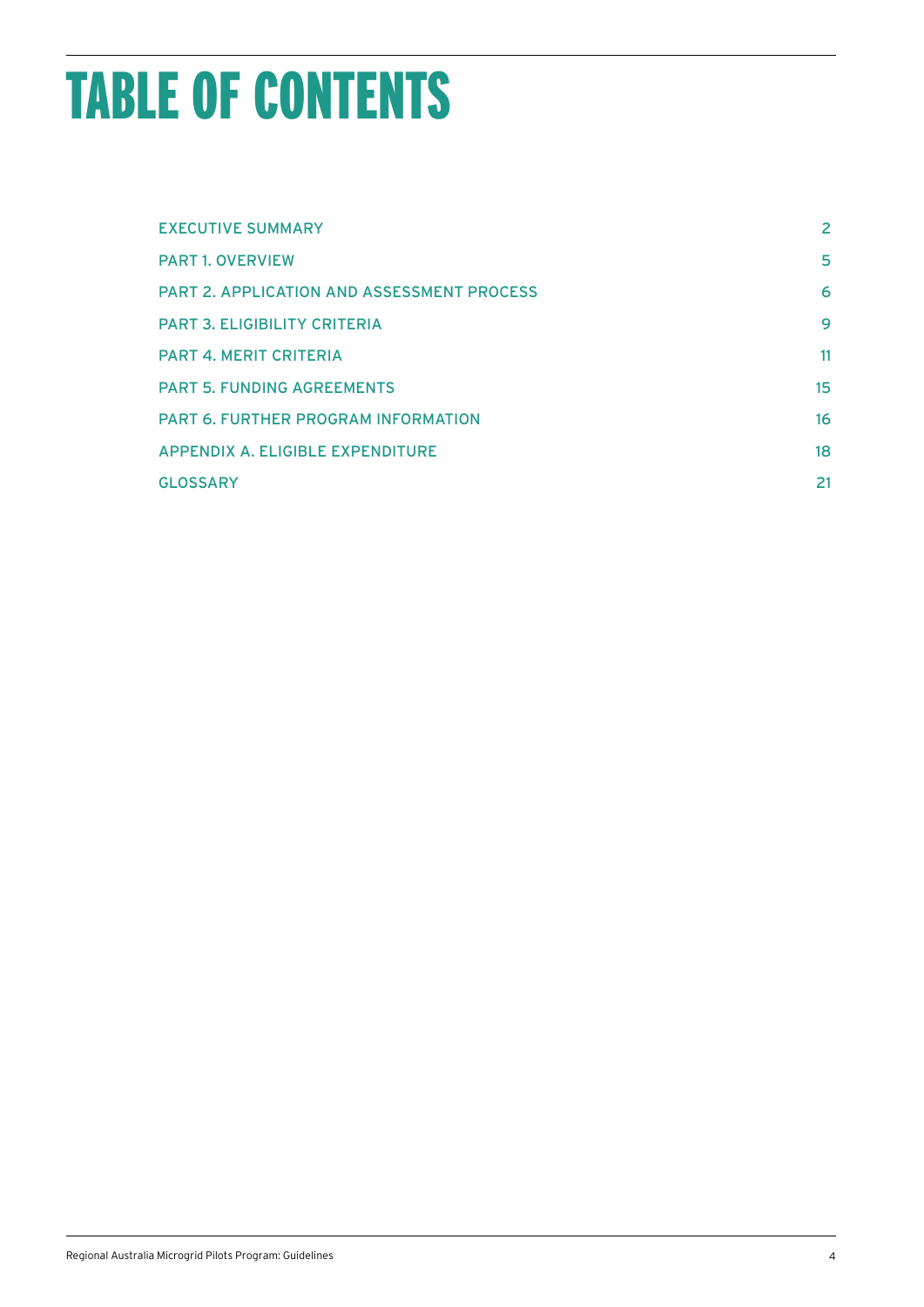### <span id="page-4-0"></span>Part 1. OVERVIEW

#### PURPOSE

- 1.1 The purpose of these Guidelines is to provide rules and guidance for Applicants seeking an ARENA Grant through the Regional Australia Microgrid Pilots Program (the Program).
- 1.2 Applicants should read the Guidelines in conjunction with any supporting information provided on the Program's webpage. These resources can be accessed at <https://arena.gov.au/funding/RAMPP/>.
- 1.3 In these Guidelines, the common meaning of the word applies, unless defined in the Glossary at the end of the Guidelines.
- 1.4 In the event of any inconsistency between other ARENA materials and these Guidelines, the Guidelines will prevail.

#### OBJECTIVE OF THE PROGRAM

1.5 The Objective of the Program is to support improved resilience and reliability of electricity supply in Regional Australia through pilot microgrid demonstrations that use or enable the use of renewable energy and resolve the remaining barriers to final investment and full deployment.

#### COMMENCEMENT AND AUTHORITY FOR GUIDELINES

- 1.6 The Guidelines commence on 24 September 2021.
- 1.7 The Guidelines may be revoked or varied by ARENA from time to time. Without limiting its rights, ARENA may, in its absolute discretion:
	- a. suspend, defer or terminate this Program at any time;
	- b. amend the Program Objectives to either include or exclude certain requirements;
	- c. issue Program market announcements to call for specific types of Projects that may be required to fill gaps in the emerging Program portfolio;
	- d. choose to withhold a portion of the Total Funding Allocation to invest in the latter stages of the Program; or
	- e. amend Application Submission Dates and assessment timeframes at any time.
- 1.8 The ARENA Board is responsible for approving financial assistance and entry into contracts under the Program and may delegate this responsibility in accordance with the ARENA Act.

#### FUNDING MODEL

- 1.9 The total funding allocated for the Program is up to a total amount of \$50 million (Total Funding Allocation), which may be reduced or increased at the discretion of ARENA.
- 1.10 ARENA will only provide funding to Full Applications considered to be of sufficient merit to support an offer of ARENA funding.
- 1.11 All funding provided through the Program will generally be in the form of Grants, although the type of Grant may vary and may include recoupable Grants, which means that some of the Grant may be repayable by the Recipient on terms to be agreed by the parties.
- 1.12 Grant amount:
	- a. The minimum Grant amount under the Program that can be sought from an applicant is \$250,000.
	- b. ARENA expects that most Grants will be between \$1 million and \$5 million, depending on the scope and complexity of the project.
	- c. Applicants may apply for grants greater than \$5 million; however, such applications will need to demonstrate exemplary merit with very broad industry benefit.
	- d. ARENA will endeavour to provide the minimum amount of funding to allow the Project to proceed, and in certain cases, subject to all other parties to the Project receiving a commercial return.
	- e. The grant amount must be no more than 50 per cent of eligible Project costs (Grant percentage).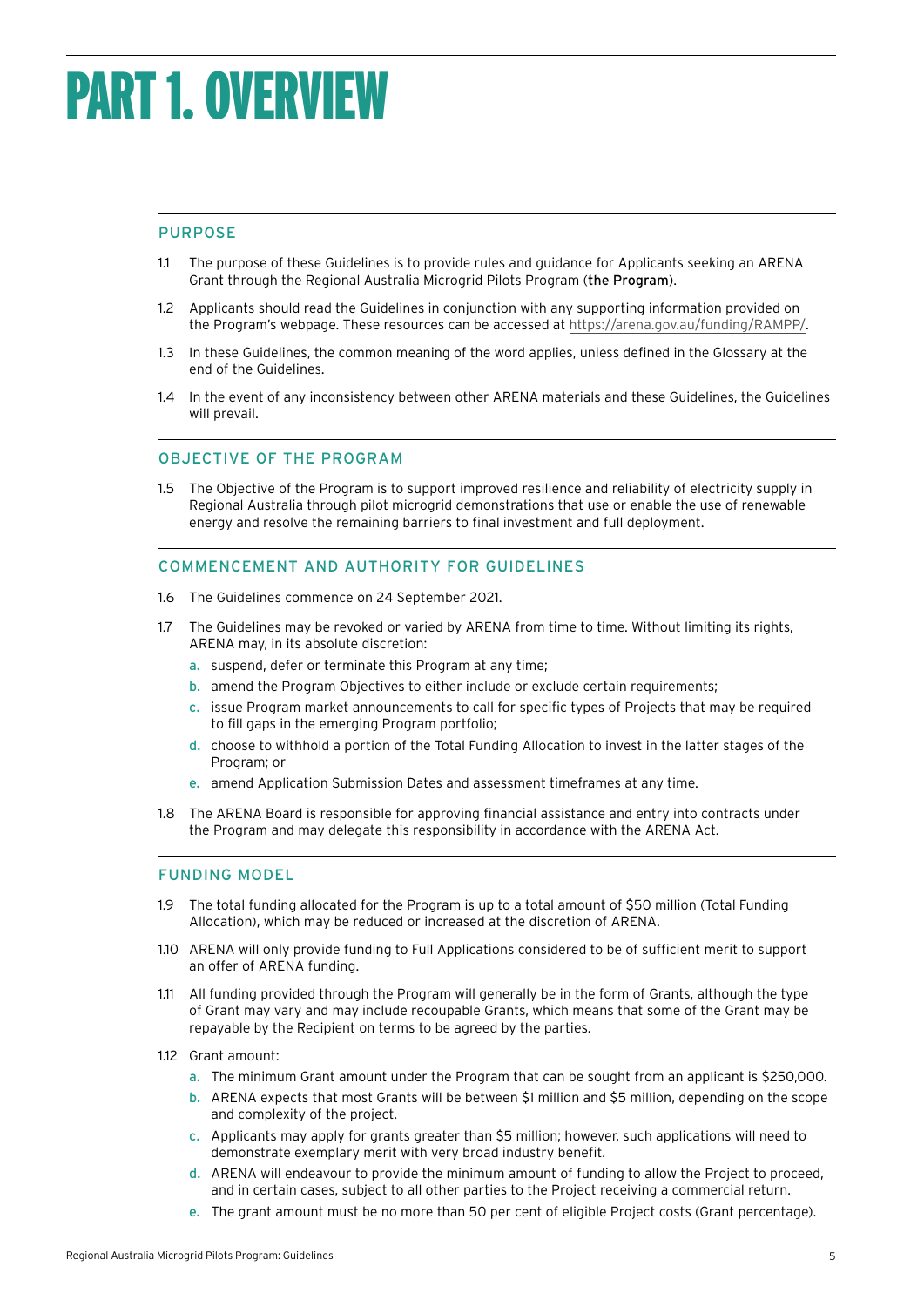### <span id="page-5-0"></span>Part 2. APPLICATION AND ASSESSMENT PROCESS

#### **OVERVIEW**

- 2.1 The application and assessment process for the Program involve a single stage Full Application process. However, Applicants are required to provide their Feasibility Study for review by ARENA prior to commencing their Full Application. See items 2.3 to 2.12 for more information on registering a Feasibility Study.
- 2.2 Eligible Applicants can apply for funding under the Program for eligible Projects. The Eligibility Criteria, which are mandatory in nature, are set out in Part 3 of these Guidelines.

#### REGISTERING A FEASIBILITY STUDY

- 2.3 A requirement of the Program is that all Projects have been demonstrated to be feasible prior to commencement. Evidence of feasibility is required in the form of a Feasibility Study or equivalent feasibility assessment.
- 2.4 Feasibility Studies must be registered through ARENA's Grants Management System, ARENANet, or as otherwise directed by ARENA. ARENANet is accessible from the Program website [https://arena.](https://arena.gov.au/funding/RAMPP/) [gov.au/funding/RAMPP/](https://arena.gov.au/funding/RAMPP/). Applicants can register a Feasibility Study at any time. ARENA will seek to provide feedback, in writing, on the suitability of the Feasibility Study within 20 business days following registration.
- 2.5 Where possible, the Feasibility Study should be registered by the same entity that is intending to apply for ARENA funding (the Applicant).
- 2.6 The Feasibility Study should be prepared by an appropriately qualified individual. ARENA expects a Feasibility Study to include at a minimum:
	- b/ A clear description of the Project.
	- c/ The proposed Project location.
	- d/ A description of the proposed microgrid technology and concept design solution including any known design limitations.
	- $e$ / A description of the renewable energy technology(ies) or enabling technologies considered including any technology comparisons considered as relevant.
	- f/ Justified capital and operating cost estimates for the Project.
	- g/ A Project Financial Model in a format readable with common spreadsheet software such as Microsoft Excel that enables the analysis of the capital cost, operational expenses, revenue, cash flow and returns of the Project.
	- h/ Consideration of potential risks associated with the proposed Project (these may include but are not limited to technical, environmental, community and/or commercial risks).
	- i/ Demonstrated consideration of the commercial model (including contractual relationships between the project participants and customers) and regulatory treatment or requirements (including potential exemptions) needed for the Project to proceed.
	- $j$  A statement on the technical, regulatory and financial feasibility (viability) of the Project and consideration of any further work or assessment that may be required.
- 2.7 ARENA will consider a Project to be financially feasible even if it requires a portion of grant funding to proceed. Additionally, ARENA will consider projects that are not feasible under existing regulations, however, the Feasibility Study should state the proposed pathway to Project delivery given those regulatory barriers.
- 2.8 ARENA may request additional information or clarification from the Applicant in relation to their Feasibility Study.
- 2.9 The Feasibility Study should be primarily focused on the specific Project that Applicant intends to submit as a Full Application for ARENA funding. However, Feasibility Studies can be supported by evidence from studies and projects in similar locations that demonstrate similar outcomes.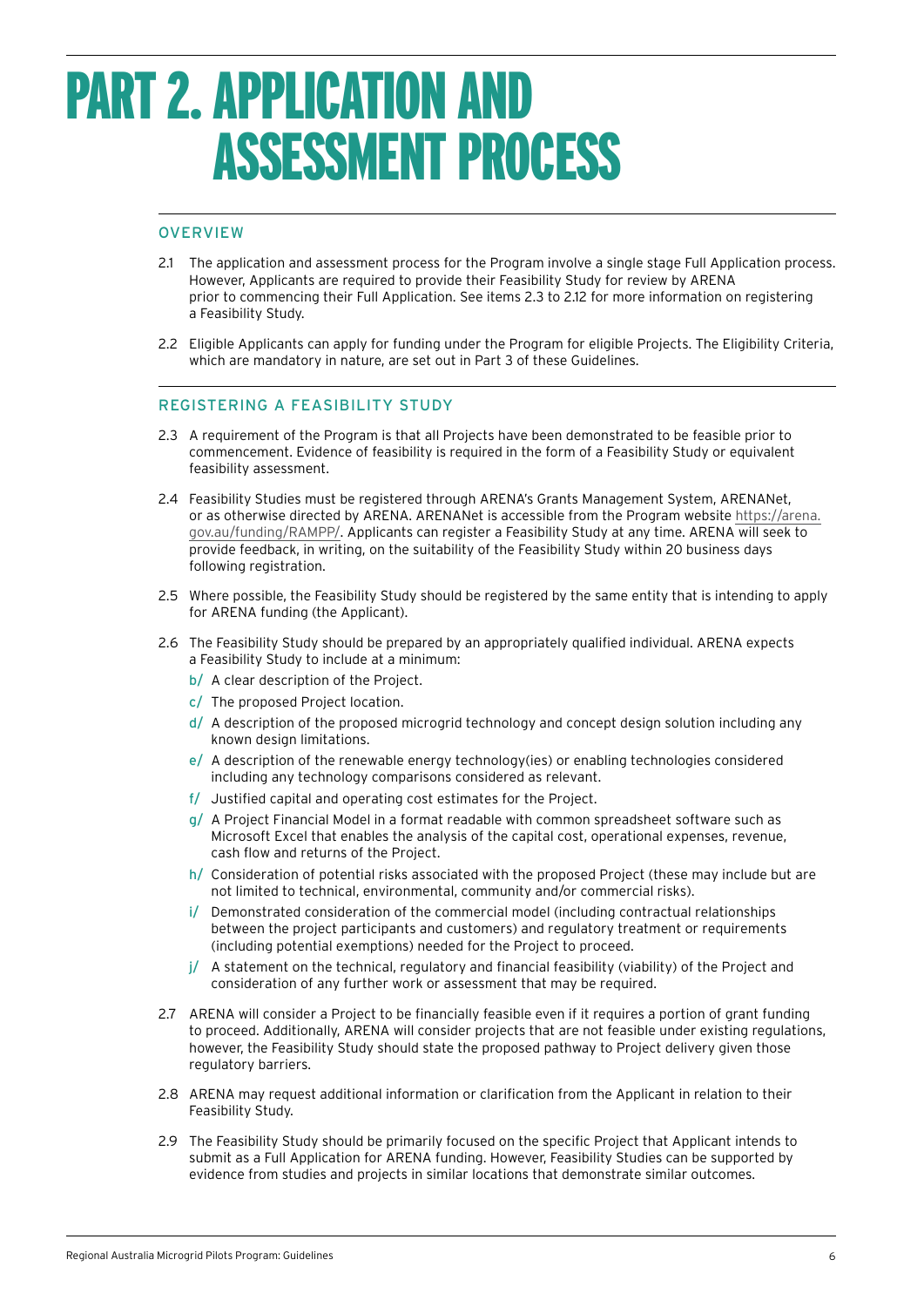- 2.10 The format and style of the Feasibility Study may be determined by the Applicant. Additional information beyond what is listed in item 2.6 of these Guidelines may be included to the extent that it is relevant to the Project or feasibility assessment.
- 2.11 Only Feasibility Studies that meet the minimum requirements will be offered an opportunity to submit a Full Application to apply for ARENA funding. An offer to submit a Full Application does not guarantee an offer of funding. ARENA reserves the right to refuse progression of a Feasibility Study to a Full Application if it does not meet the minimum requirements specified in item 2.6 or provide sufficient evidence of the feasibility of the Project.
- 2.12 ARENA reserves the right to waive the requirement for Feasibility Study registration. However, a Feasibility Study that meets the requirements outlined in item 2.6 of these Guidelines would be required to be submitted with a Full Application.

#### SUBMITTING A FULL APPLICATION

- 2.13 All Full Applications must be submitted online using ARENA's Grants Management System, ARENANet, or as otherwise directed by ARENA. ARENANet is accessible from the Program website [https://arena.](https://arena.gov.au/funding/RAMPP/) [gov.au/funding/RAMPP/](https://arena.gov.au/funding/RAMPP/).
- 2.14 The online application system prescribed by ARENA may include a mix of mandatory fields, optional fields (including free text fields) and require attachments to be provided by the Applicant.
- 2.15 Word limits may apply at various fields when completing the online Full Application.
- 2.16 Word and page limits may also apply to requested responses and attachments that accompany a Full Application. ARENA may, acting in its sole discretion, elect not to read words beyond the specified word limit or any attached document beyond the last page of the specified page limit.
- 2.17 Applicants should ensure they have completed each section of the online application form, including mandatory attachments.
- 2.18 Documents required to be attached to the Full Application are listed under the Merit Criteria set out in Part 4 of these Guidelines.
- 2.19 If the Application does not include the information required (and in the format set out in ARENA's prescribed online application system) ARENA may, acting in its sole discretion, decline to assess the Application or seek supplementary information or clarification from the Applicant.

#### ASSESSMENT PROCESS

- 2.20 ARENA will assess the eligibility of Applicants and their Full Applications against the Eligibility Criteria set out in Part 3 of these Guidelines. Applications that do not meet all Eligibility Criteria will be considered ineligible and will not be assessed. In addition, Full Applications that ARENA considers to be of obvious low merit against one or more merit criteria will not proceed to assessment by the ARENA Advisory Panel.
- 2.21 Eligible Applications (except those considered to be of obvious low merit) will be assessed against the Program's Merit Criteria set out in Part 4 of these Guidelines. ARENA may seek advice on the merit of a Proposal from the ARENA Advisory Panel. Information on the members of the ARENA Advisory Panel is available on the ARENA website at [https://arena.gov.au/about/advisory-panel.](https://arena.gov.au/about/advisory-panel)
- 2.22 ARENA may, at any time during the application process:
	- a. Seek further information from the Applicant in relation to any matter arising from the assessment of the Full Application.
	- b. Undertake due diligence activities and may also modify the due diligence activities it proposes to undertake. Due diligence activities may include, but are not limited to:
		- i. commissioning or completing relevant research, analysis and modelling to support assessment of Full Applications including engagement of consultants or advisors for this purpose; and
		- ii. contacting any relevant Commonwealth, State, Territory, local or municipal and international government agencies, Project partners or other relevant parties about an Application.
- 2.23 Eligible applicants may be asked to give a short presentation on their Project to the ARENA Advisory Panel and ARENA Executive. This may include answering questions relating to their Full Application as required. Advisory Panel meetings will generally take place in Sydney and where permissible, in person attendance is required. If not permissible under State or Federal law, meetings will be held via video conference. ARENA will not reimburse travel expenses associated with Advisory Panel meeting attendance.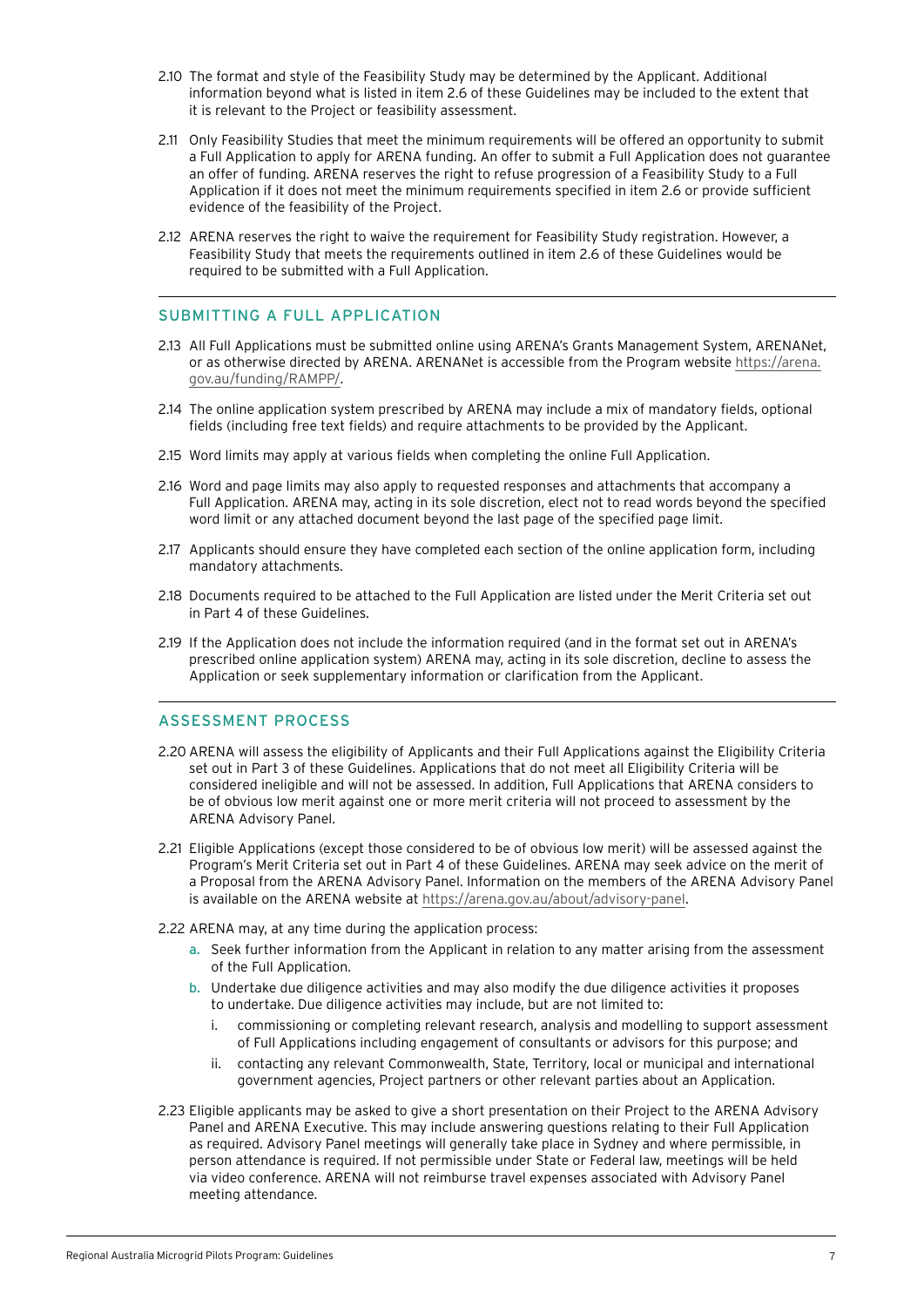- 2.24 Following its assessment, only Full Applications that meet all Eligibility Criteria, and that satisfy the Merit Criteria with a high level of merit, will be considered for an award of funding by ARENA. ARENA may:
	- a. consider a Full Application to be not of high merit and therefore not offer funding to the Applicant;
	- b. negotiate with Applicants to modify their Full Application prior to finalising its assessment; or
	- c. offer funding for the Project and invite successful applicants to negotiate a Funding Agreement with ARENA.
- 2.25 Applicants that are not offered funding may submit one revised Full Application in relation to the Project. Revised Full Applications must take into account any feedback from ARENA. If, in the opinion of ARENA, any such feedback has not been taken into account, ARENA may refuse to assess the revised Full Application.
- 2.26 The decision on whether funding will be offered to an Applicant under this Program will be final and ARENA may stipulate conditions to the offer of funding.
- 2.27 ARENA will advise the Applicant in writing of the outcome of the assessment of their Application, including the amount and nature of any funding support to be offered by ARENA and any conditions attached to the funding offer. A funding offer under the Program may be for less or more than the amount of funding requested by the Applicant. A funding offer may exclude parts of a Project submitted by an Applicant, or include additional parts as requested by ARENA.
- 2.28 Applicants may request feedback from ARENA on their Full Application at the conclusion of the assessment process. Feedback will be provided in a form determined suitable by ARENA.

#### PORTFOLIO APPROACH

- 2.29 ARENA may take a portfolio approach to selecting Projects for funding giving consideration to how a Project will contribute to the Program Objectives either uniquely or as part of a suite of complementary ARENA activities.
- 2.30 ARENA may choose not to fund an otherwise meritorious Project if the aims or outcomes of that Project are the same, or similar to, the aims and outcomes of a Project that has previously been funded (either by ARENA or alternative investors) or that ARENA is intending to fund.

#### COLLABORATION

- 2.31 ARENA may, in its discretion, elect to facilitate collaboration between any Applicants with similar or complementary proposals or between Applicants and other organisations or funding bodies, to develop consortia to finance and carry out Projects. Any such facilitation of collaboration, including the release of confidential information to another Applicant or person, will be subject to the Applicant's prior consent.
- 2.32 Any such facilitation does not constitute any commitment by ARENA that it will offer funding for the collaborative or any other Project. When facilitating collaboration, ARENA is not responsible or liable for any comments, consultation or assistance provided by ARENA.
- 2.33 When working with Applicants to develop a Full Application, ARENA's involvement may include but not be limited to:
	- a. Providing detailed guidance on the preparation of financial and/or technical evidence relevant to the Project.
	- b. Helping to develop knowledge sharing plans.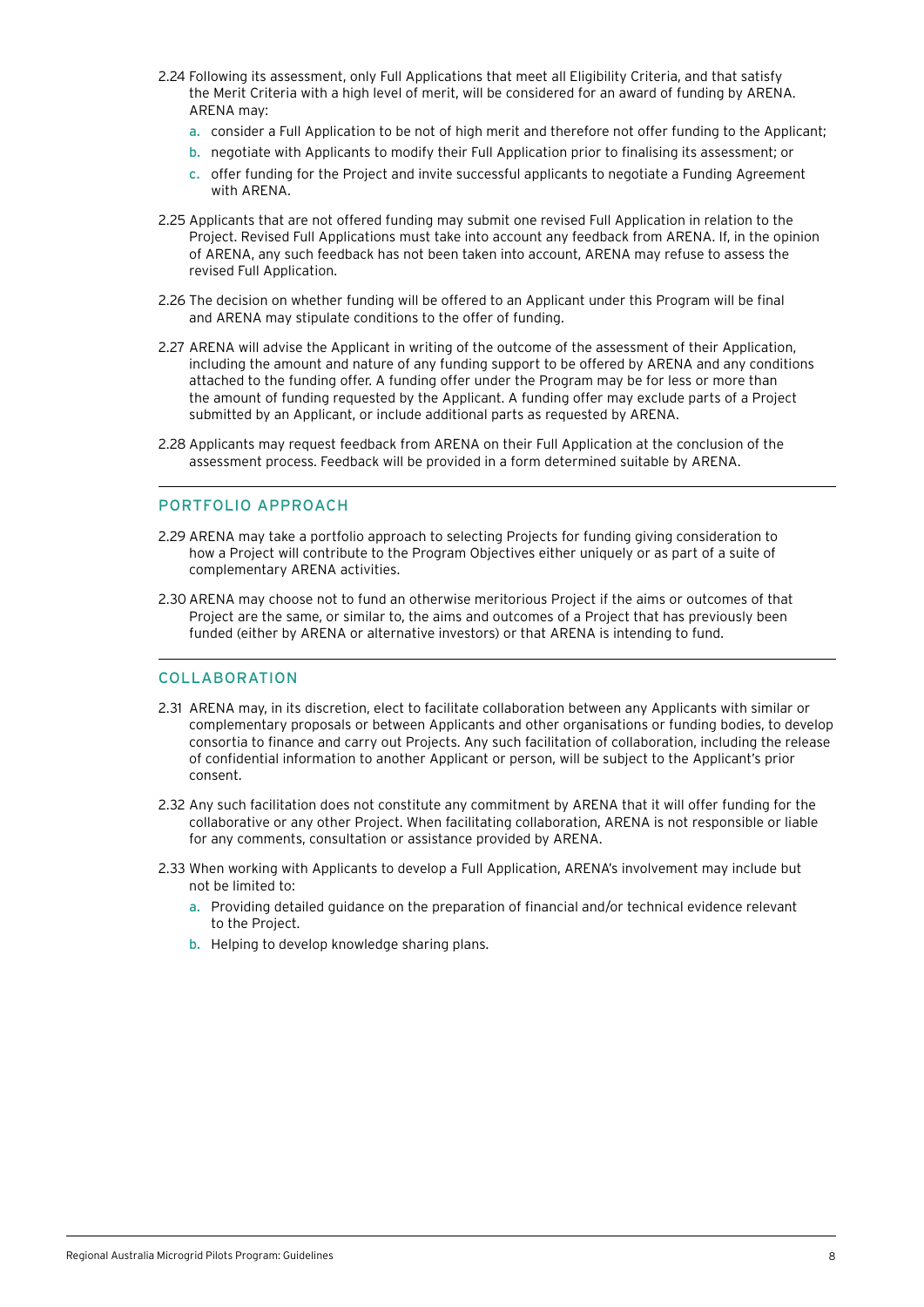### <span id="page-8-0"></span>Part 3. ELIGIBILITY CRITERIA

3.1 All of the following Eligibility Criteria must be met to submit a Full Application, and must continue to be met throughout the Project.

#### ELIGIBILITY CRITERION A – ELIGIBLE APPLICANT

- 3.2 The Applicant must:
	- a. at the time of applying and throughout the life of the Project, hold an Australian Business Number (ABN) and
	- b. be either:
		- i. an Australian entity incorporated under the *Corporations Act 2001* (Cth); or
		- ii. an Australian State or Territory owned corporation or a subsidiary of an Australian state or territory owned corporation; or
		- iii. an Australian local government or council; or
		- iv. registered with the Australian Charities and Not-for-Profit Commission (ACNC); or
		- v. an Australian university; or
		- vi. the Commonwealth Scientific and Industrial Research Organisation (CSIRO).

#### ELIGIBILITY CRITERION B – ELIGIBLE PROJECT

- 3.3 The Applicant must be able to demonstrate to the satisfaction of ARENA that the Project described in the Application:
	- a. Is demonstrated to be feasible through a Feasibility Study which has been accepted by ARENA in accordance with Part 2 of these Guidelines.
	- b. Includes the deployment of equipment and/or technology solutions that enable the microgrid demonstration.
	- c. Includes the use of a Renewable Energy Technology or enabling technology and/or the Project contributes to increased uptake of Renewable Energy.
	- d. Is located in an inner regional, outer regional, remote or very remote area as defined by the Australian Statistical Geography Standard (ASGS) Remoteness Area<sup>1</sup>.

#### ELIGIBILITY CRITERION C – TAKE PLACE IN AUSTRALIA

3.4 The Application must demonstrate to the satisfaction of ARENA that the majority of Project activities will take place in Australia.

#### ELIGIBILITY CRITERION D – INTELLECTUAL PROPERTY

- 3.5 The Applicant must warrant it has ownership of, access to, or the beneficial use of, any intellectual property rights, including moral rights (IP) necessary to carry out the Project.
- 3.6 ARENA's IP requirements will be reflected in the finalised Funding Agreement.

#### ELIGIBILITY CRITERION E – WORKPLACE GENDER EQUALITY

- 3.7 The Commonwealth has a policy of not entering into agreements with, or providing discretionary Grants or loan funds to, organisations that do not comply with their obligations, if any, under the *Workplace Gender Equality Act 2012* (Cth) (Gender Equality Act).
- 3.8 The Applicant must not be named as an organisation that has not complied with the Workplace Gender Equality Act. Any Applicant so named will be excluded from further consideration.

<sup>1</sup> https://www.abs.gov.au/websitedbs/D3310114.nsf/home/remoteness+structure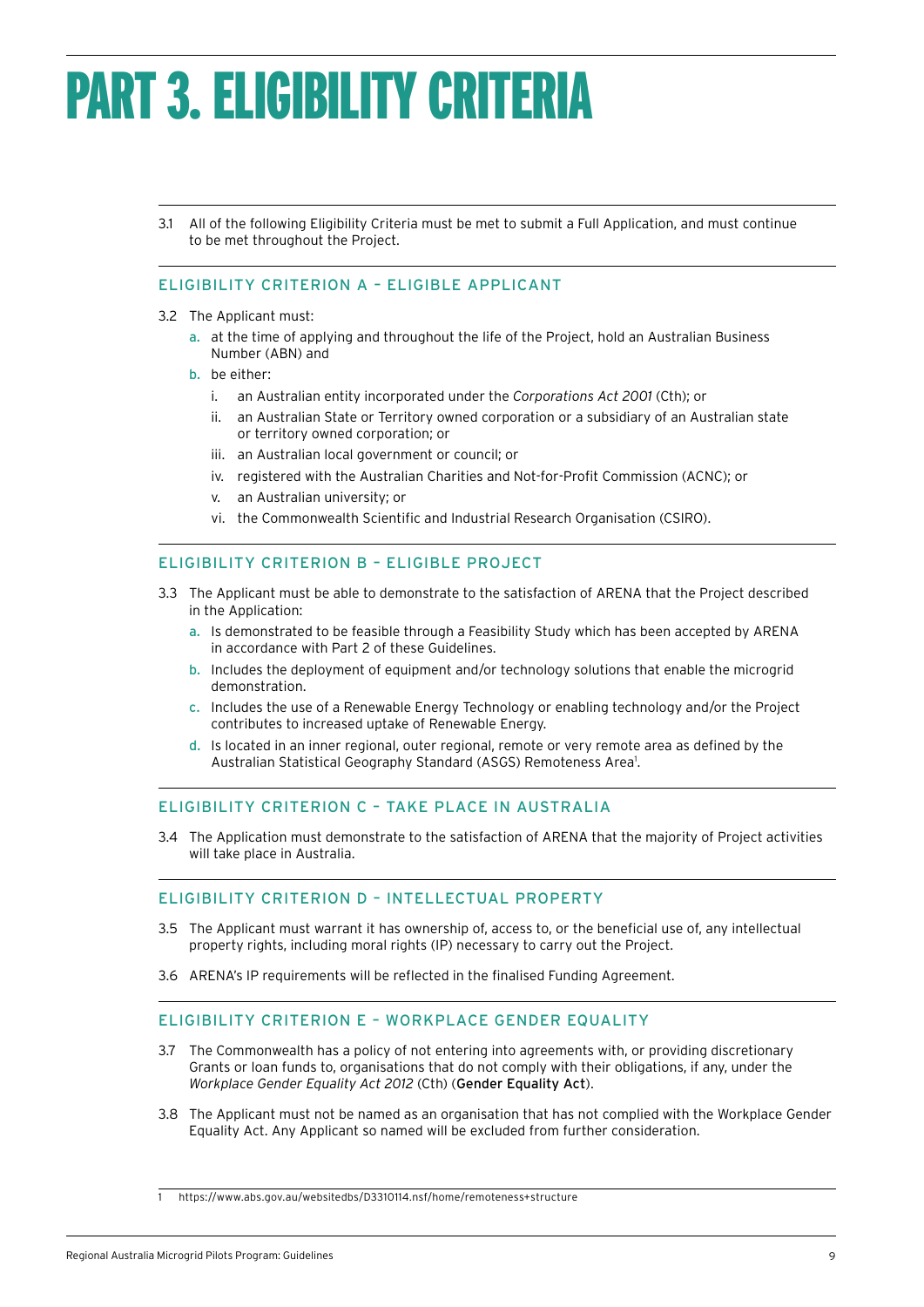3.9 Applicants must make a declaration in the application form to demonstrate that they understand and meet their obligations, if any, under that Act. ARENA will check Applicants' names against the list of non-compliant organisations on the website of the Workplace Gender Equality Agency at https:/[/wgea.gov.au](https://wgea.gov.au) 

#### ELIGIBILITY CRITERION F – MODERN SLAVERY

- 3.10 The Australian Government is taking a global leadership role in combating modern slavery through its landmark *Modern Slavery Act 2018* (Cth) (Modern Slavery Act).
- 3.11 The Applicant must agree that it will:
	- a. take reasonable steps to identify, assess and address risks of modern slavery practices in the operations and supply chains used in delivering the Project;
	- b. if applicable, comply with its obligations under the Modern Slavery Act; and
	- c. assist ARENA to comply with its obligations under the Modern Slavery Act.
- 3.12 The Applicant must make a declaration in the Application form that it will meet these requirements in relation to the Modern Slavery Act.

#### ELIGIBILITY CRITERION G – KNOWLEDGE SHARING

- 3.13 The Applicant must agree that it will participate in any knowledge sharing events and activities related to the Program. The Applicant must agree to publicly share knowledge and information about, and resulting from, the Project described in its Application.
- 3.14 Applicants must agree to ARENA's Knowledge Sharing Plan for this Program, which can be found on the ARENA website at<https://arena.gov.au/funding/RAMPP/>. ARENA may negotiate additional bespoke requirements for individual Applications that will be agreed upon with the Applicant and set out in the Funding Agreement.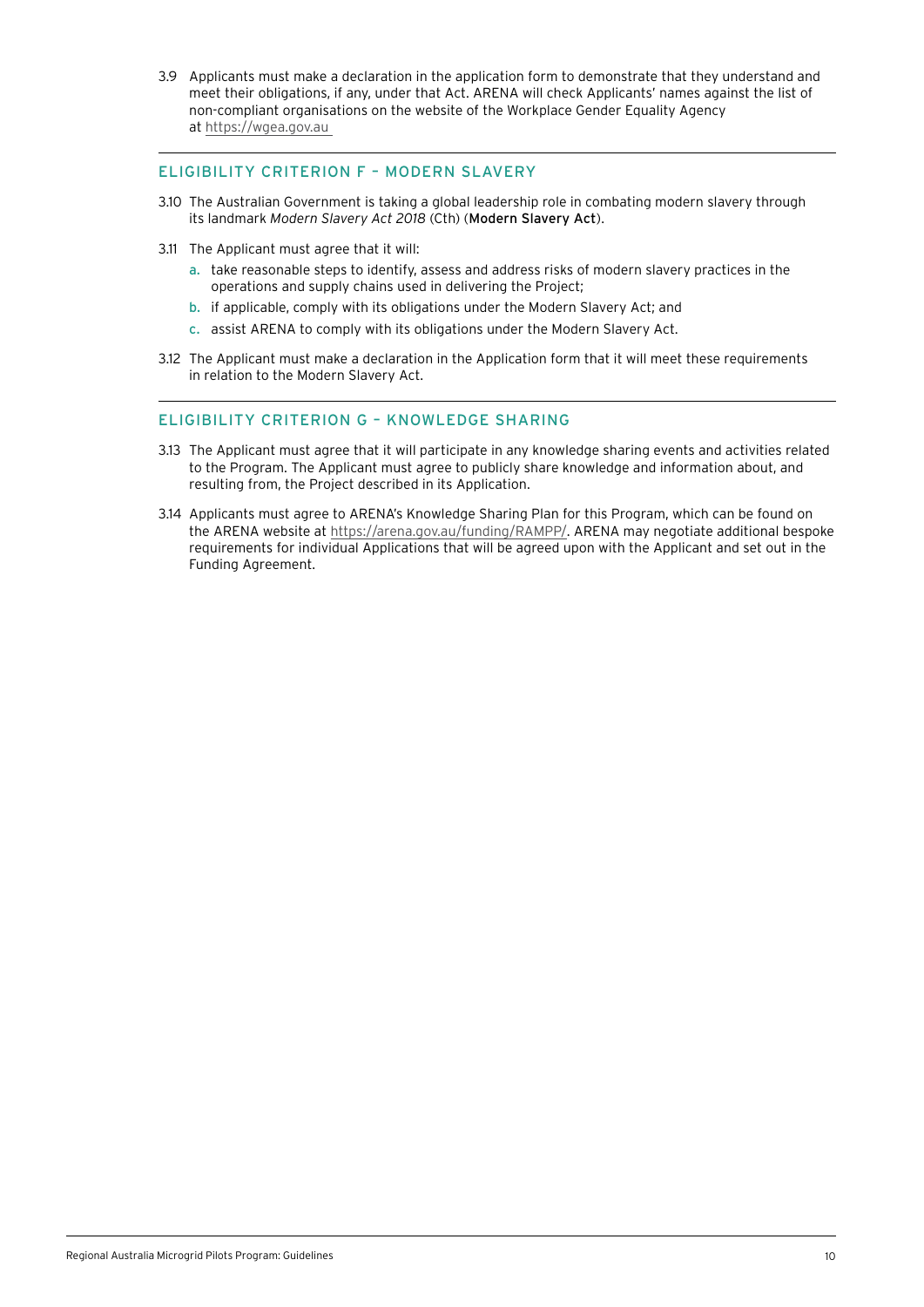### <span id="page-10-0"></span>Part 4. MERIT CRITERIA

- 4.1 Once a Full Application has been assessed to have satisfied the eligibility criteria, it will be assessed for overall value for money against the merit criteria. In assessing value for money, ARENA will need to be satisfied that the Project is not commercially viable without ARENA support. ARENA will seek to provide the minimum financial assistance that is needed, and in the most appropriate form, in order for the Project to deliver the desired outcomes. All of the merit criteria are equally weighted.
- 4.2 This section provides non-exhaustive guidance on how you can demonstrate merit against each criterion. The amount of detail and supporting evidence you provide in your Full Application should correspond with the Project size, complexity and Grant amount requested.

#### MERIT CRITERION A – CONTRIBUTION TO OBJECTIVES

#### **OVERVIEW**

4.3 This Merit Criterion focuses on the extent that the Project contributes to the Program Objectives of supporting demonstration of improved resilience and reliability of electricity supply in regional Australia through pilot microgrid demonstrations that use or enable the use of renewable energy, and resolving the remaining barriers to final investment and full deployment.

#### DEMONSTRATING MERIT AGAINST THIS CRITERION

- 4.4 You can demonstrate merit by describing how the Project contributes to the Program Outcomes, such as:
	- a. Electricity Resilience and Reliability: Demonstrating improved resilience ability to maintain continuous supply of electricity to the microgrid in preparation for, during and after natural disasters. Demonstrating improved reliability – ability to balance electricity supply and demand from a very short time to a very long time.
	- b. Microgrid Barriers: Identifying the technical, regulatory and commercial barriers and how the project will address those barriers to provide replicable, scalable models for the deployment of microgrids; and, if relevant, evidence of engagement with relevant stakeholders to deliver those solutions. ARENA will be seeking projects that:
		- $\rightarrow$  Support technical innovation: Includes innovation that mitigates challenges and delivers or unlocks new system services such as greater demand flexibility and efficient use of the grid and locally generated DER.
		- > Inform regulatory reform: Inform regulatory reforms, licensing frameworks, customer protections and procedural change while unlocking new technologies that can support the energy transition.
		- › Demonstrate commercial feasibility: Improve the business case (revenue enhancement and cost reductions), demonstrate new business models and bankability, and unlock and reduce the cost of debt finance.
	- c. Portfolio Fit: Advancing upon learnings and innovation already demonstrated within the existing portfolio of microgrid projects, including non-ARENA projects.

#### MERIT CRITERION B – APPLICANT CAPABILITY AND CAPACITY

#### **OVERVIEW**

- 4.5 This Merit Criterion focuses on the extent to which the Full Application demonstrates that the Applicant and its partner organisations have the capability and capacity to deliver the Project.
- 4.6 Assessment of this Merit Criterion includes consideration of the following:
	- a. Capability:
		- i. For the Applicant and any partner organisation(s) and personnel: including commercial, professional and technical skills, risk management (including Work Health and Safety Management System (WHSMS) skills), project management skills, financial management skills, knowledge management skills, understanding of the current electricity regulatory environment and track record (including safety record) in delivering projects of a similar scope and scale.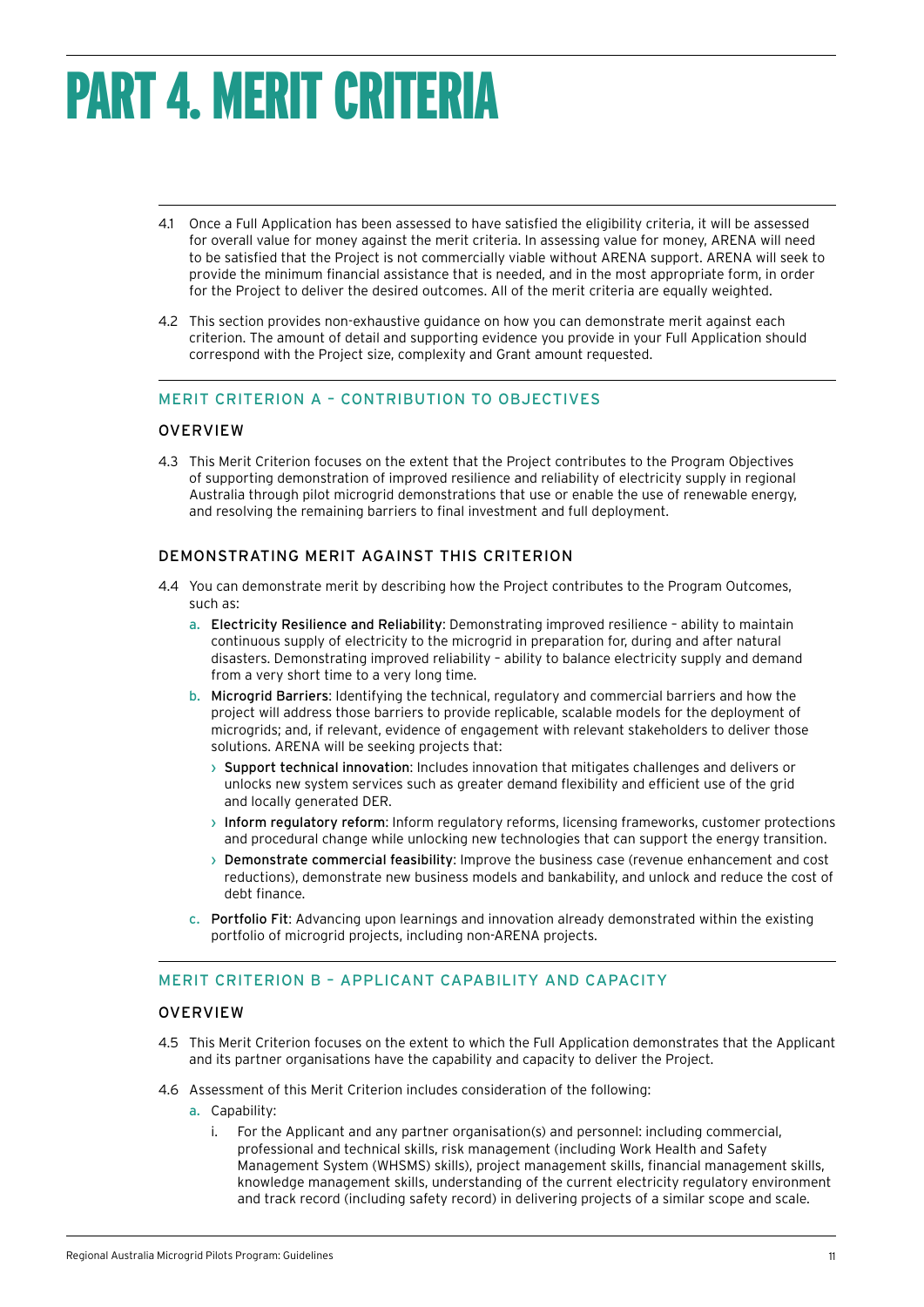- b. Capacity:
	- i. For the Applicant and any partner organisation(s) and personnel: including what and how proposed resources (e.g. physical resources and facilities, equipment, technical staff, project managers, contract managers, etc.) will be made available for the duration of the Project to ensure the proposed Project is delivered on time and within budget.
	- ii. The nature and status of any agreements between partner organisations.

#### DEMONSTRATING MERIT AGAINST THIS CRITERION

4.7 The Applicant should demonstrate merit in the Application as follows:

Statement against the following:

- a. Capability:
	- › Demonstrate the management, technical, regulatory, commercial and professional expertise and experience of the key personnel, as relevant to the Project. This should include examples of other similar projects (and their outcomes) undertaken by the Applicant, partners or the key personnel (in the past five years) or other projects of a similar nature, scale or value in Australia or internationally.
- b. Capacity:
	- › Demonstrate the Applicant organisation, any partner organisations and key personnel have the resources, including personnel, physical resources, facilities and infrastructure (or that these will be accessible or made available) to achieve the Project outcomes.
	- › Outline what the necessary agreements that will be required between your partner organisation(s) and/or consortia to deliver the Project. Outline the current status of these agreements and the steps you will take to secure these and when you will deliver them. Note, you should provide any evidence in the attachment section of your Full Application form. This may be a Letter of Support or a Letter of Co-Funding Commitment signed by a Director or equivalent of your partner organisation(s).

Attachments: Applicants may include CVs of Key Personnel (limit of 2 pages per person, up to 5 CVs per Application).

#### MERIT CRITERION C – PROJECT DESIGN AND METHODOLOGY

#### **OVERVIEW**

- 4.8 The purpose of this Merit Criterion is to assess how well the Applicant has designed and planned the Project, including identifying and managing risks (e.g. personnel, delivery, technical, regulatory and financial), in order to successfully deliver the Project within the timeframe and budget set out in the Application.
- 4.9 Assessment of this Merit Criterion includes consideration of the following:
	- a. The Project Feasibility Study.
	- b. A well-articulated plan for the Project.
	- c. The quality and appropriateness of the Risk Management Plan including how the Applicant will manage safety issues (e.g. safety standard compliance).
	- d. The appropriateness of the Project's Community Consultation Plan and expected stakeholder management.
	- e. How the Project will meet the requirements outlined in Part 5.
- 4.10 This Merit Criterion also assesses Project risks (including WHS risks) not identified in the assessment of the other Merit Criteria and the steps the Applicant proposes to take to mitigate any such risks. Project risk is also assessed in terms of the likely success of the Project and the achievement of stated outcomes.
- 4.11 ARENA expects Applicants to have reviewed and identified any proposed departures from ARENA's template Funding Agreement, which is available on the Fund's webpage at [https://arena.gov.au/](https://arena.gov.au/funding/RAMPP) [funding/RAMPP/](https://arena.gov.au/funding/RAMPP). ARENA is unlikely to accept any proposed departures that were not raised in the Applicant's Full Application.
- 4.12 Applicants should be aware that low compliance with the Funding Agreement template may impact on ARENA's assessment of Project risk. Strong compliance with the Funding Agreement will generally increase the merit of a Project.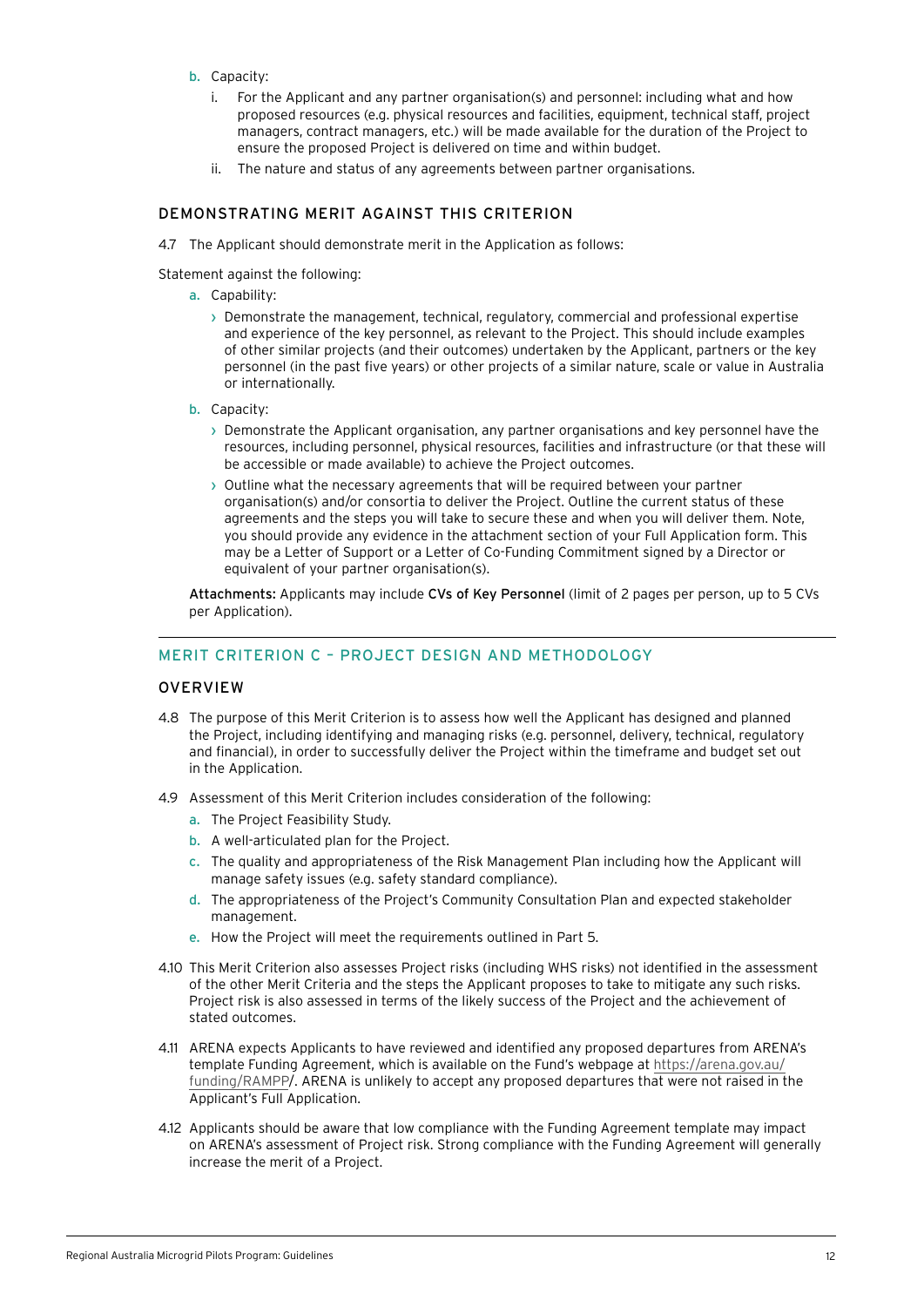#### DEMONSTRATING MERIT AGAINST THIS CRITERION

- 4.13 Applicants can demonstrate merit by describing:
	- a. the technical design and delivery methodology of the Project including the delivery of any knowledge sharing outcomes;
	- b. a well-articulated plan for the Project including Project governance arrangements;
	- c. key personnel, delivery, technical, regulatory and financial risks of the Project and how these will be managed;
	- d. how you and the Proposal meet the requirements outlined in Part 5.

#### Attachments:

- a. Project Feasibility Study (mandatory): You must include a completed Feasibility Study for the Project in a final format which incorporates any feedback provided by ARENA at the registration phase.
- b. Risk Management Plan (mandatory): You must include a Risk Management Plan, which should include:
	- Identification of risks (including but not limited to schedule and Project delivery, safety, regulatory, technical, environmental and commercial) and the proposed mitigation strategies; and
	- ii. Work Health and Safety Management System Plan.
- c. Community Consultation Plan (mandatory): You must include a Community Consultation Plan which includes identification of key stakeholder groups, outlines the proposed community consultation processes, considers a process for complaints and how community consultation feedback will be regularly monitored and, where necessary, incorporated into the Project for ongoing improvement.
- d. Compliance Table (mandatory): (using ARENA's Funding Agreement template available at [https://](https://arena.gov.au/funding/RAMPP) [arena.gov.au/funding/RAMPP](https://arena.gov.au/funding/RAMPP)) setting out any proposed departures from the general conditions of the draft Funding Agreement template, including clauses that the Applicant does not accept, accepts in part, or does not consider to be applicable.
- e. Letters of Support and other evidence (optional): You may include any additional evidence to support Project readiness and the level of commitment from Partner Organisations (e.g. letters of support, procurement contracts etc).

#### MERIT CRITERION D – FINANCIAL VIABILITY AND CO-FUNDING COMMITMENT

#### **OVERVIEW**

- 4.14 This Merit Criterion assesses the Project's value for money, financial ability of the Applicant and any Project partners to deliver the Project and the level of cost certainty over total Project costs.
- 4.15 Assessment of this Merit Criterion includes consideration of the following:
	- a. Whether the Applicant and any Project Partners have the financial capacity and appropriate levels of co-funding commitment to deliver the Project successfully.
	- b. The extent to which the Applicant or other Project Partners are providing funding or in-kind support for the Project.
	- c. Relevant industry benchmarks for the economics of a particular Project.
	- d. The appropriateness of the budget allocated to knowledge sharing to deliver the outcomes as proposed.
- 4.16 Applicants should refer to the Eligible Expenditure Guide at Appendix A for information on what the ARENA funding may and may not be used for.

#### DEMONSTRATING MERIT AGAINST THIS CRITERION

- 4.17 The Applicant should demonstrate merit against this Criterion in the Application as follows:
	- a. a detailed budget and financial model for the Project that shows (taking into account the eligible expenditure guidelines in Appendix A):
		- $\rightarrow$  a breakdown of the expected expenses for the Project including any overseas expenses
		- › the total cost of the Project
		- $\rightarrow$  the funding sought from ARENA and the proposed payment milestones
	- b. evidence of support by you and any Project Partners, including commitment to provide the specified cash and in-kind contributions.
	- c. information to confirm that you (and any Project Partners) have the financial capacity to fund your proposed share of the funding or in-kind contributions for the duration of the Project.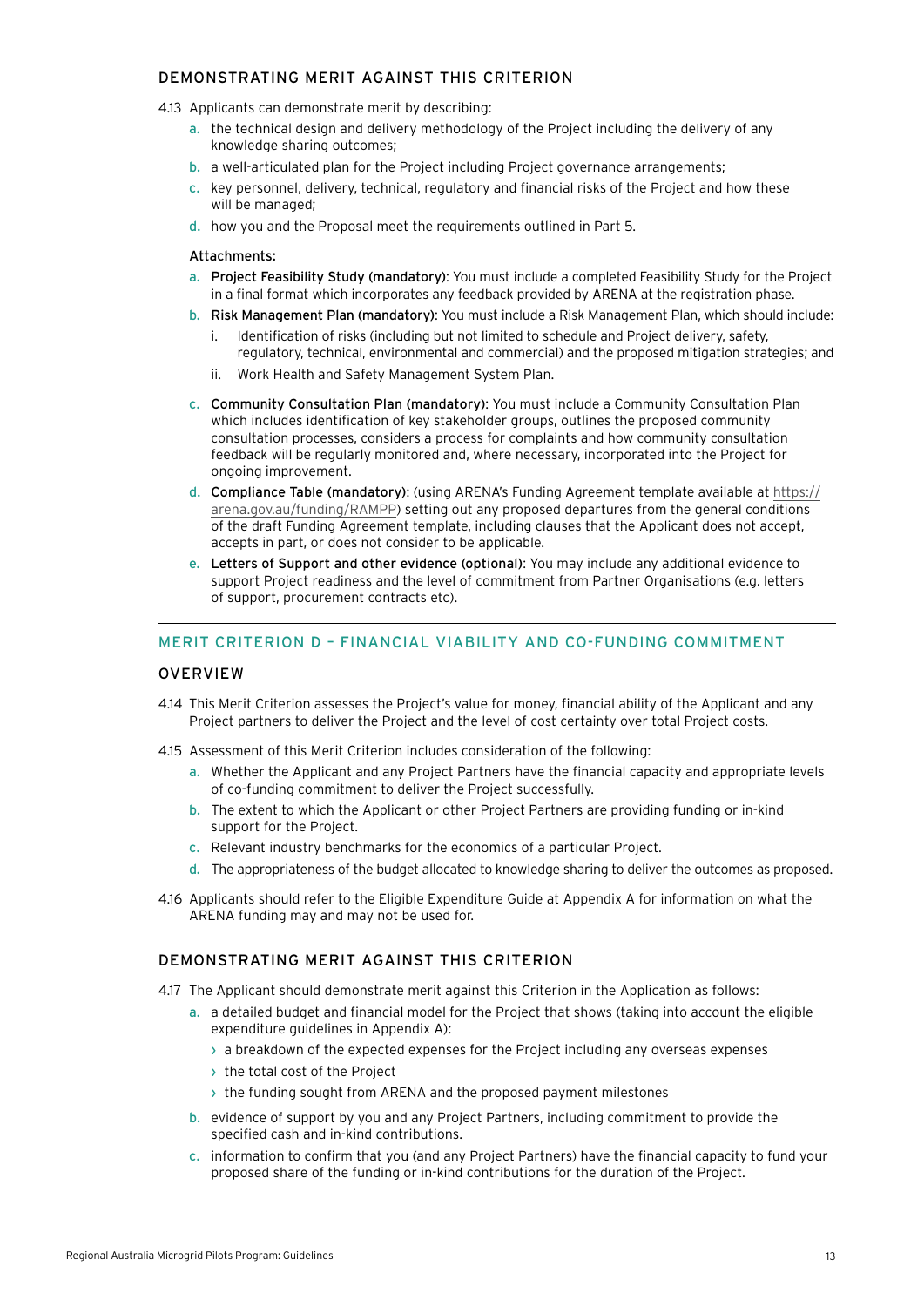#### Attachments:

Project Budget and Financial Model (Mandatory): You must include a Financial Model of the Project that is in a format readable with common spreadsheet software such as Microsoft Excel and enables the analysis of the capital cost, operational expenses, revenue, cash flow and returns of the Project.

Evidence of financial capacity (Optional): Where applicable, Applicants should include evidence of the financial commitment (both cash and in-kind) to the Project from any relevant Project Partners. Evidence may include term sheets, letters of support (from an appropriately authorised representative) or draft agreements. Where possible the specific contribution should be referenced.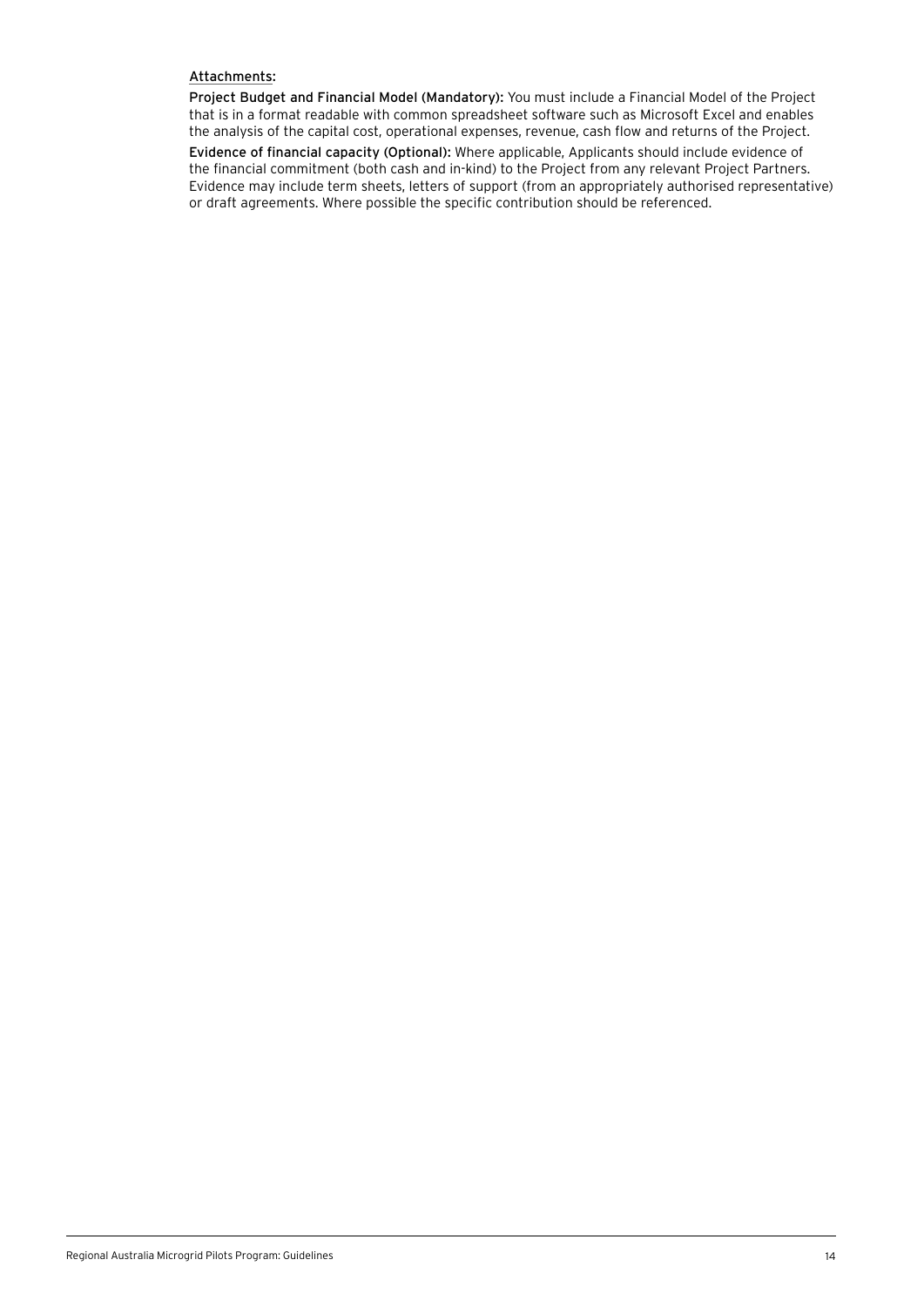### <span id="page-14-0"></span>Part 5. FUNDING AGREEMENTS

#### FUNDING OFFERS

- 5.1 All funding offers and any payment of funds under the Program are conditional upon the execution of a Funding Agreement with ARENA.
- 5.2 ARENA reserves the right to withdraw or reduce an offer of funding during the negotiation process.
- 5.3 The funding offer will include details on the Funding Agreement negotiation process. ARENA may stipulate conditions to the funding offer.
- 5.4 Applicants must ensure that funding offers are kept confidential until the execution of the Funding Agreement by both the Applicant and ARENA.
- 5.5 Any public statements relating to the Full Application or the proposed Project by the Applicant between the Application lodgement date and execution of the Funding Agreement require ARENA's prior written consent.
- 5.6 ARENA may withdraw its offer of funding should an Applicant not comply with item 5.4 and 5.5 of these Guidelines.
- 5.7 During Funding Agreement negotiations, ARENA may mutually agree with the Applicant to make minor changes to the Project in order to improve the overall outcomes of the Project.

#### FUNDING AGREEMENT

- 5.8 The Funding Agreement will provide the legal framework for the obligations of each party and payment in relation to the Project. Applicants should review and understand the draft Funding Agreement prior to submitting a Full Application.
- 5.9 Successful Applicants will be required to report on the number of direct jobs (full time equivalents (FTEs)) created during the construction phase and ongoing operation of the Project. Jobs will include permanent roles, contractors (including subcontractors) and consultants involved in the Project.
- 5.10 ARENA will be required to calculate and report on the carbon abatement resulting from successful Projects. Funding Recipients will be required to cooperate with ARENA to provide the data required to complete these calculations.
- 5.11 ARENA reserves the right to not consider changes to the Funding Agreement that were not raised in the Applicant's Compliance Table submitted with the Full Application.
- 5.12 Details of the process for management and variation of the Funding Agreement will be set out in the Funding Agreement.

#### USE OF FUNDING

- 5.13 Applicants are required to prepare a budget for the Project, which is to be submitted with the Full Application.
- 5.14 An agreed budget will form part of the Funding Agreement for the Project.
- 5.15 Funding from ARENA must be used only for approved expenditure on the Project, as set out at Appendix A (Eligible Expenditure) of these Guidelines.

#### KNOWLEDGE SHARING AND PUBLICATION OF PROJECT INFORMATION

- 5.16 A condition of funding through the Program is agreement to a Knowledge Sharing Plan to inform industry and the broader community about the Project's development and findings. ARENA will adopt a standardised process for refining knowledge sharing requirements for the Project. The template Knowledge Sharing Plan is included on the Program website in the ARENA Funding Agreement Template.
- 5.17 An approved Knowledge Sharing Plan will form part of the Funding Agreement for the Project.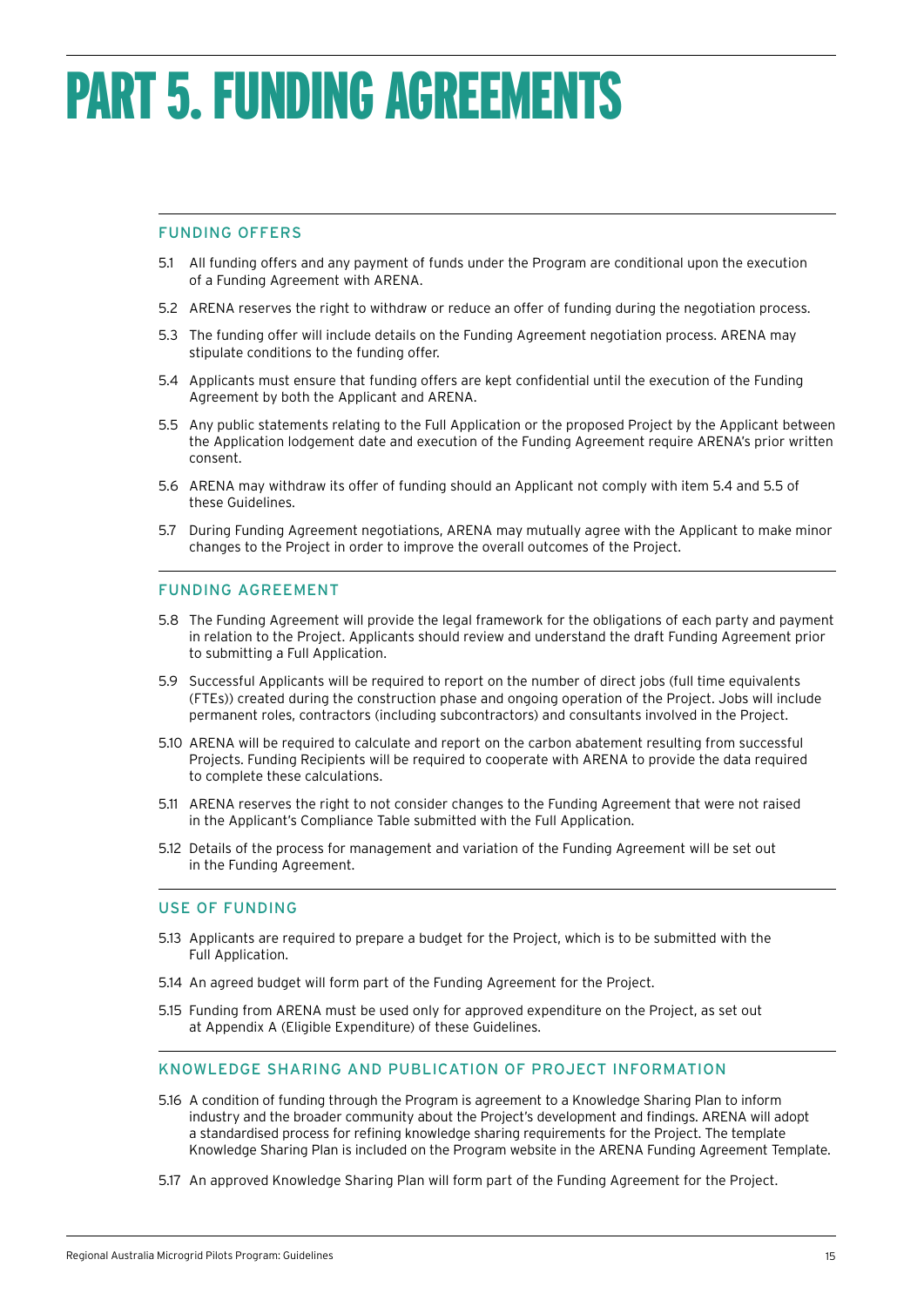### <span id="page-15-0"></span>Part 6. FURTHER PROGRAM INFORMATION

#### CONFIDENTIALITY AND DISCLOSURE OF INFORMATION

- 6.1 Subject to item 6.2, information of a confidential nature that is provided by an Applicant as part of or in connection with any application or negotiation process (if any) will be treated as commercial-inconfidence information by ARENA and will only be disclosed with the consent of the Applicant.
- 6.2 Despite 6.1 above, commercial-in-confidence information provided by Applicants may be disclosed by ARENA to the following parties:
	- a. the Minister and the Minister's office;
	- b. the Parliament of the Commonwealth of Australia in response to a request by a House or a Committee of the Parliament of the Commonwealth of Australia;
	- c. the Auditor General, Ombudsman, Information Commissioner or Privacy Commissioner;
	- d. the Australian Energy Market Operator (AEMO);
	- e. ARENA staff, Consultants and advisers;
	- f. any Commonwealth agency or body, or any other organisation or individual considered by ARENA to have a need or an entitlement to know that information (including any state or territory agency or body), where that need or entitlement arises out of or in connection with ARENA's assessment, verification or due diligence of any aspect of an Application; or
	- g. where authorised or required by law to be disclosed.
- 6.3 Any ARENA Confidential Information provided to the Applicant as part of this process is not to be disclosed to any third party, unless required by law or with ARENA's prior written consent.
- 6.4 ARENA may publicly release the names of successful Applicants and the locations of the proposed Projects following announcements of successful Full Applications.

#### ACKNOWLEDGEMENT AND PUBLICITY

6.5 Unless otherwise agreed, ARENA requires that all funding Recipients acknowledge the financial and other support received from ARENA in all publications, promotional and advertising materials, public announcements, events and activities in relation to the Project, or any products, processes or inventions developed as a result of that Project. The form of any such acknowledgement will be set out in the Funding Agreement.

#### REVIEW OF DECISIONS AND COMPLAINTS

6.6 ARENA has in place a Complaints Handling Policy, which is available [here](https://arena.gov.au/assets/2018/07/complaints-handling-policy-procedure-form.pdf) [https://arena.gov.au/](https://arena.gov.au/assets/2018/07/complaints-handling-policy-procedure-form.pdf) [assets/2018/07/complaints-handling-policy-procedure-form.pdf](https://arena.gov.au/assets/2018/07/complaints-handling-policy-procedure-form.pdf) and on the ARENA website at [https://arena.gov.au.](https://arena.gov.au) Any complaints concerning assessments or processes should be discussed with the ARENA official involved in the assessment or process in the first instance. If the Applicant is not satisfied following the discussion with the ARENA official, a formal complaint can be made at [complaints@arena.gov.au.](mailto:complaints%40arena.gov.au?subject=)

#### CONFLICTS OF INTEREST

- 6.7 ARENA has in place policies to manage any conflicts of interest that may arise with respect to the ARENA Board, personnel and Advisory Panel members.
- 6.8 Applicants must advise ARENA in writing of any actual, apparent or potential conflicts of interest that arise in its Full Application and during any part of the application process.
- 6.9 The Applicant must comply with any directions from ARENA as to the management of a material conflict of interest.
- 6.10 ARENA reserves the right to cease consideration of a Feasibility Study or Full Application, at any stage of the process, where a conflict arises that ARENA considers, in its sole discretion, cannot be appropriately managed.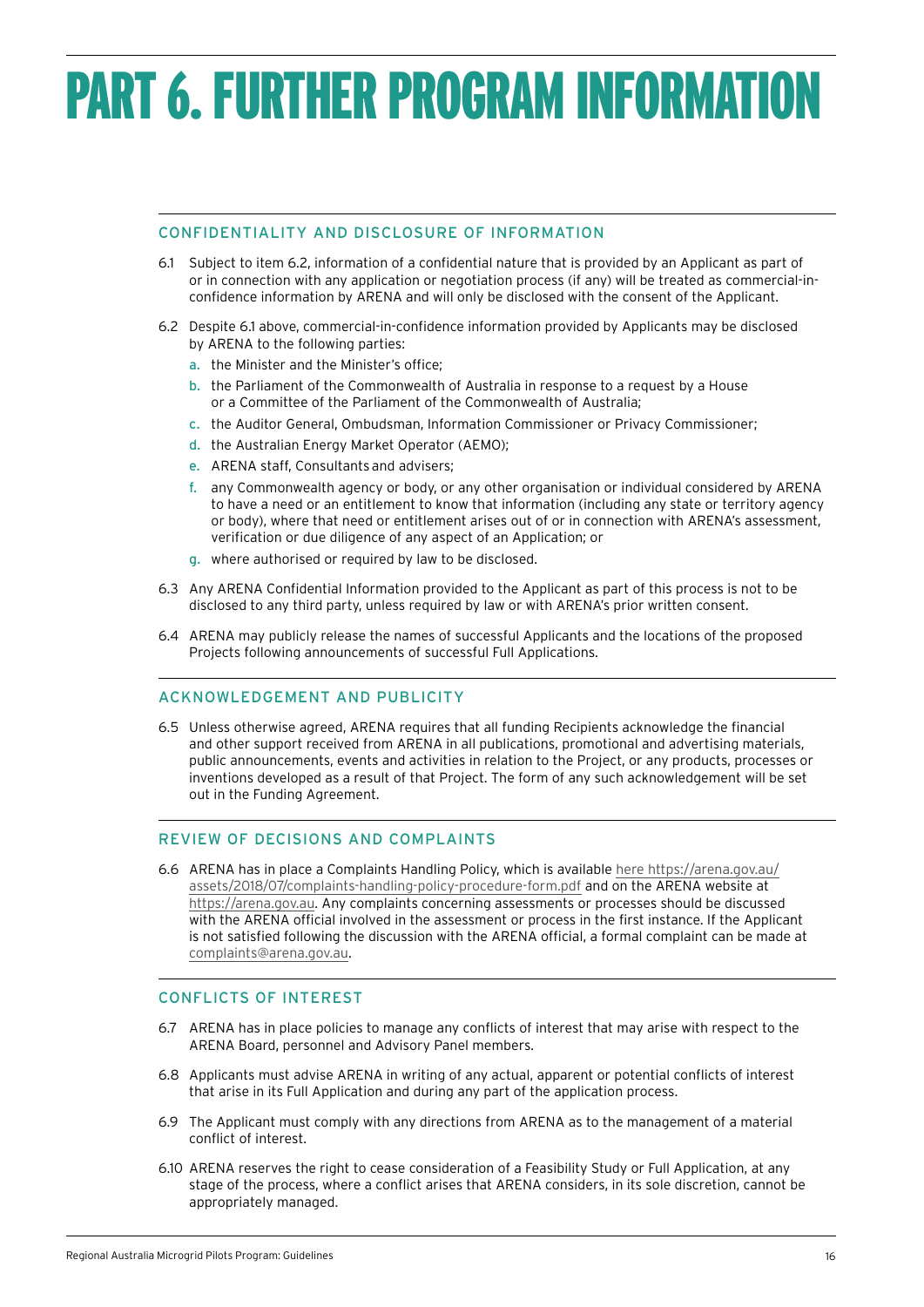#### ARENA'S DISCRETION

6.11 By registering a Feasibility Study or submitting a Full Application, you acknowledge and agree to ARENA's right to reject, refuse to consider or cease evaluating your application, at any time, as set out in these Guidelines.

#### NO CONTRACT OR LIABILITY

- 6.12 Despite anything in the Guidelines or in any Full Application submission, or any other documentation that forms part of this process (in part or together), by registering a Feasibility Study or submitting a Full Application, each Applicant:
	- a. Acknowledges that neither ARENA nor the Applicant intends to create any contract or other relationship under which ARENA is obliged to conduct the process in relation to the Program in any manner or at all, and that there is in fact no such contract or other relationship in existence.
	- b. Acknowledges that neither the Guidelines nor any submission will create any legal or other obligation upon ARENA to conduct the process in any manner or at all.
	- c. Agrees that ARENA will not be liable whatsoever for any costs incurred by the Applicant in preparing an Application for the purposes of applying for funding under this Fund.
	- d. Releases ARENA from any claim it might otherwise have been able to make or bring against ARENA, arising out of or in connection with ARENA's conduct of, or failure to conduct, the process in any manner or at all.

#### WORK HEALTH AND SAFETY

- 6.13 All organisations have obligations under relevant Work Health and Safety law (WHS Law) to ensure the health and safety of workers so far as is reasonably practicable and that the health and safety of other persons is not put at risk from their undertakings. This obligation includes funding Recipients ensuring that safe systems of work are in place for each of their activities. ARENA expects Applicants to be committed to health and safety management in the proposed Project.
- 6.14 ARENA also has a policy of ensuring that it enters into agreements with, or provides funding to, only those organisations that take a proactive approach to managing work health and safety risks in accordance with the requirements of WHS Law.

#### OTHER APPLICABLE REQUIREMENTS

- 6.15 All Applicants must disclose any litigation, arbitration, mediation, conciliation or proceeding or any investigations (Proceedings) that to the best of the Applicant's knowledge, after having made proper enquiry, are taking place, pending or threatened, against them or a Related Body Corporate (as defined in the *Corporations Act 2001* (Cth)), where such Proceedings have the potential to affect either:
	- › the Applicant's capacity to undertake the proposed Project, or
	- > the Applicant's reputation.
- 6.16 A range of Commonwealth policy and legislative requirements may also affect the conduct of Projects funded through the Program. Applicants should seek their own advice on any relevant legislation that may be applicable under the Funding Agreement.
- 6.17 ARENA will not enter into a Funding Agreement with an organisation on the list of persons and entities designated as terrorists. The list and more information on the anti-terrorism requirements are available at: <https://www.dfat.gov.au/international-relations/security/sanctions/consolidated-list>.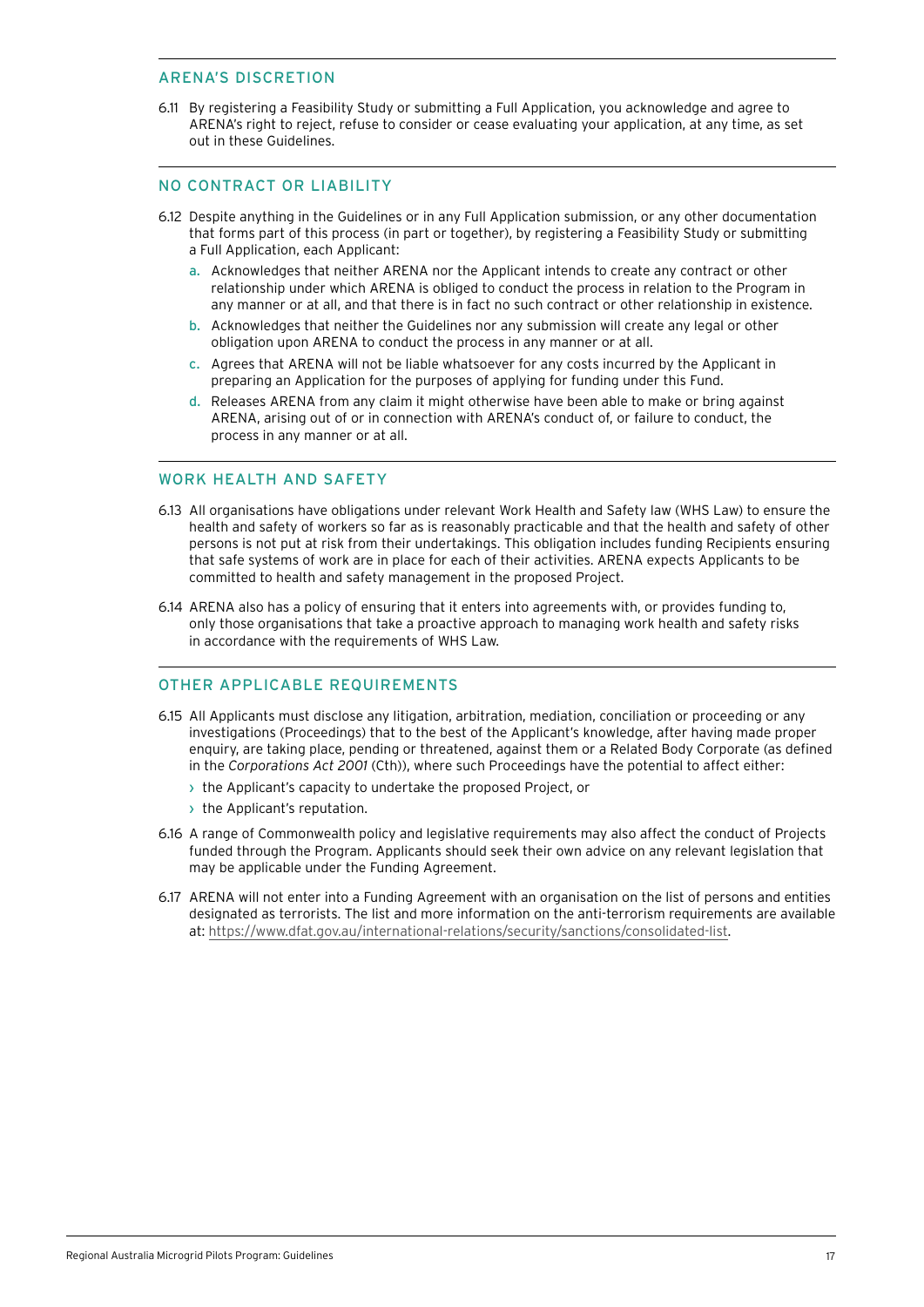### <span id="page-17-0"></span>Appendix A. ELIGIBLE EXPENDITURE

- A.1 This Appendix A regarding Eligible Expenditure specifies the kinds of expenditure that are eligible or ineligible for Projects funded through the Program. Eligible Expenditure requirements are incorporated in the Funding Agreements for the Program, and are to be followed:
	- a. in the preparation of the Project budget that is submitted with a Full Application for funding under the Program; and
	- b. in the preparation of reports required under the Funding Agreements.
- A.2 Budgets should be realistic and feasible in relation to the nature of the Project and the expected cash flow. As part of a Full Application, Applicants are required to:
	- a. explain any underlying assumptions in the calculation of proposed expenditure;
	- b. indicate where quotes have been received or contracts are already in place; and
	- c. provide relevant document(s) to support expenditure calculations.
- A.3 If a proposal is accepted for funding and a Funding Agreement is executed, ARENA will make payments as per the terms of the Funding Agreement. The amount and timing of funding to be paid will be determined on a case by case basis as part of the process of negotiating the Funding Agreement. Where an Applicant is in any doubt as to the eligibility of proposed expenditure, the Applicant must bring the matter to ARENA for decision. ARENA's determination on the eligibility of expenditure will be final.

#### GENERAL PRINCIPLES

- A.4 The following general principles apply in the consideration of Eligible Expenditure:
	- a. Eligible Expenditure is expenditure related directly to the undertaking of the Project and is calculated net of GST;
	- b. non-cash and In-Kind Contributions may be considered as Eligible Expenditure, provided that the Applicant can demonstrate to the satisfaction of ARENA that the requirements in these Eligible Expenditure Guidelines are satisfied;
	- c. In-Kind Contributions are non-monetary resources used on the Project where no cash has been transferred to the Recipient's account(s) for the Project;
	- d. expenditure that is undertaken prior to the signing of the Funding Agreement may be eligible, if prior written approval has been granted by ARENA;
	- e. Opportunity Costs are not Eligible Expenditure: Opportunity Costs are any benefits or production lost due to the allocation of resources to the Project ahead of any other possible activities by the Recipient;
	- f. where resources are used on a Project and on unrelated activities elsewhere in the Recipient organisation, the cost of those resources should be apportioned to the Project on the basis of the proportion of those resources that were used by the Recipient in undertaking the Project. Where it is not possible to make such a proportionate allocation, the Recipient should allocate the cost of the resources on a reasonable basis and provide information to ARENA to support this allocation of the cost of the resources;
	- g. related party transactions must be treated on an at cost basis, without any cost mark-up, unless the Recipient can demonstrate to the satisfaction of ARENA that the transaction has been calculated on an arm's-length basis; and
	- h. generally accepted accounting principles are to be followed and it must be possible to track expenditure relating to the Project through a Recipient's accounting system to meet the financial reporting and audit requirements in the Funding Agreement.

#### SPECIFIC ELIGIBILITY PROVISIONS

- A.5 The following is Eligible Expenditure:
	- a. Eligible contract expenditure, is the cost of any activities to support the Project performed for the Recipient by another organisation. Such work to be performed on a Project must be substantiated with a written contract, which includes a letter or purchase order. If the contractor and the Applicant or Recipient are not at 'arms-length', ARENA may request further information in order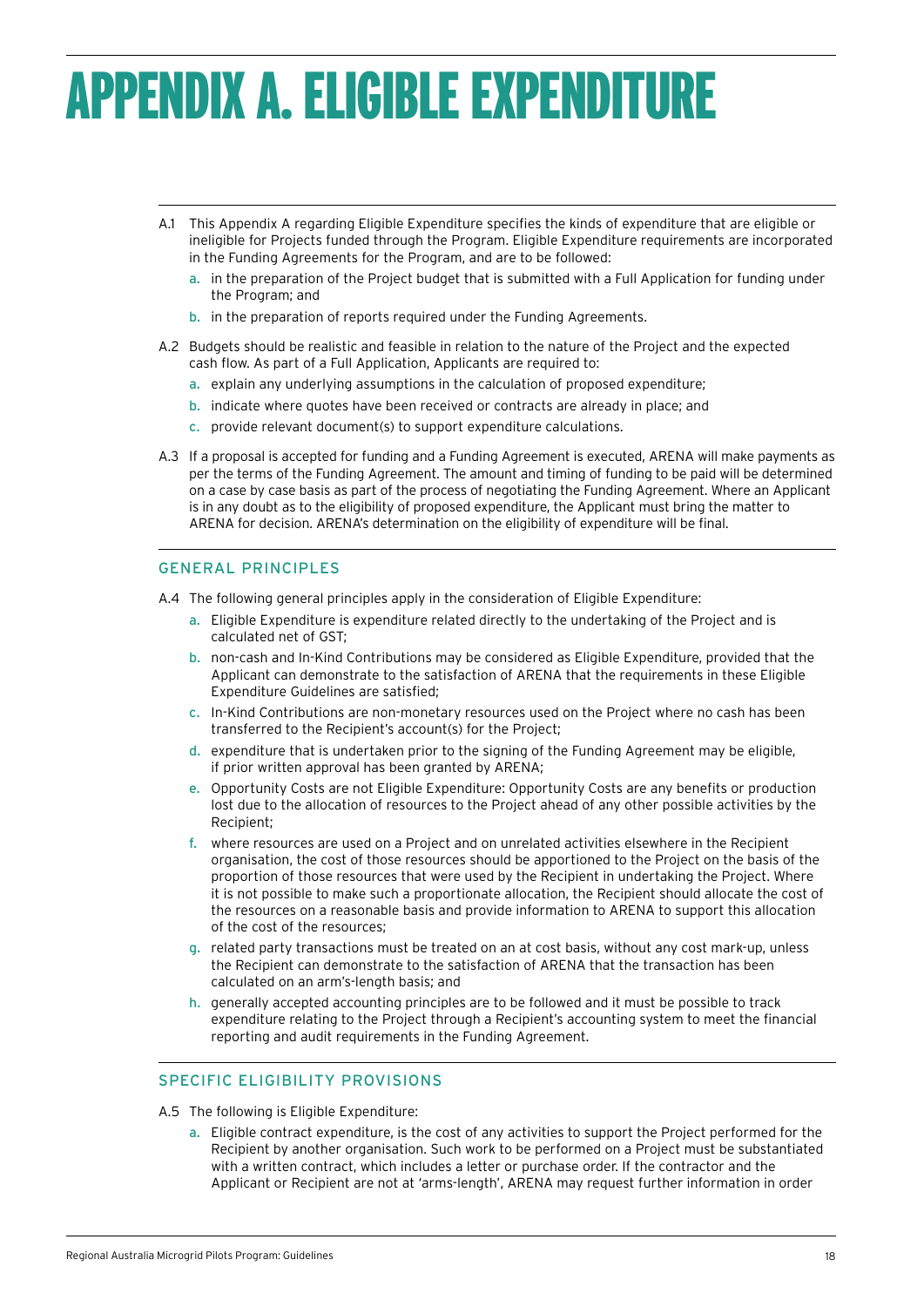to satisfy itself whether the amounts charged were reasonable. Organisations considered not at 'arm's-length' include related companies and companies with common directors or shareholders. It is not a requirement for contracts to be in place at the time an Applicant submits a Full Application to ARENA.

- b. Labour expenditure, such as salaries and wages, including reasonable on-costs for personnel employed directly on the Project. Labour on-costs include: workers' compensation insurance, employer contributions to superannuation, recreation and sick leave, long service leave accrual and payroll tax. Labour expenditure is further described in A.8 – A.11 below;
- c. administrative expenses, including expenses incurred on communications, accommodation, computing facilities, travel, recruitment, printing and stationery, where such expenses are related directly to the Project;
- d. expenditure for plant installed for the Project at the full delivered cost of the plant;
- e. expenditure on plant used for the construction of a Project, calculated on the basis of hire or lease costs, and running costs directly related to the construction of the Project, such as rent, power, fuel and repairs and maintenance;
- f. expenditure activities that directly contribute to or enable knowledge including database development, websites, applications and reports;
- g. expenditure on legal, audit and accounting costs related directly to the Project;
- h. expenditure related to the raising of funds for the Project, or the formation of consortia or joint ventures or other partnering arrangements, where such activities can be related directly to the Project;
- i. expenditure such as relevant licence fees or intellectual property purchase costs, where the Applicant needs to access specific technology to undertake the Project; and
- j. expenditure related directly to obtaining government approvals to undertake the Project.
- A.6 Expenditure that does not fall under Eligible Expenditure can be included in the total Project cost as ineligible expenditure, however, ARENA funds can only be used for Eligible Expenditure.
- A.7 For the avoidance of doubt, expenditure that is not Eligible Expenditure includes, but is not limited to:
	- a. expenditure related to the general operations and administration of the Applicant or Recipient that the Applicant or Recipient could reasonably be expected to undertake in the normal course of business, other than costs that are directly related to the Project;
	- b. expenditure on activities that a local, state, territory or Commonwealth government agency has the responsibility to undertake, unless the Applicant or Recipient can demonstrate to the satisfaction of ARENA that the expenditure is related to a co-contribution;
	- c. interest on loans for new and pre-existing capital items used for the Project;
	- d. expenditure on the acquisition of land for a Project;
	- e. sales or promotional activities that do not directly support the successful completion of the Project;
	- f. membership fees;
	- g. donations; and
	- h. any other expenditure that does not directly support the delivery of the Project.

#### ELIGIBLE LABOUR EXPENDITURE

- A.8 Eligible labour expenditure is the gross amount paid or payable to an employee of the Applicant or Recipient's company or organisation. Eligible salary includes any components of the employee's total remuneration package that are itemised on their Pay As You Go (PAYG) annual payment summaries submitted to the Australian Taxation Office (ATO).
- A.9 Where personnel are already engaged by the Recipient prior to the commencement of the Project and have not been engaged specifically to work on the Project, this cost should be classified as an In-kind Contribution, as opposed to a cash contribution. In addition, where an existing member of personnel is transferred to work on the Project (for all or part of the time), then the proportion of time that is spent on the Project shall be classed as an In-kind Contribution.
- A.10 Recipients must provide evidence to demonstrate the amount of time that an employee spent on the Project. Evidence to support Eligible Expenditure on labour could include timesheets, job cards or diaries.
- A.11 Labour costs cannot be claimed based on an estimation of the employee's worth to the company, where no cash has changed hands.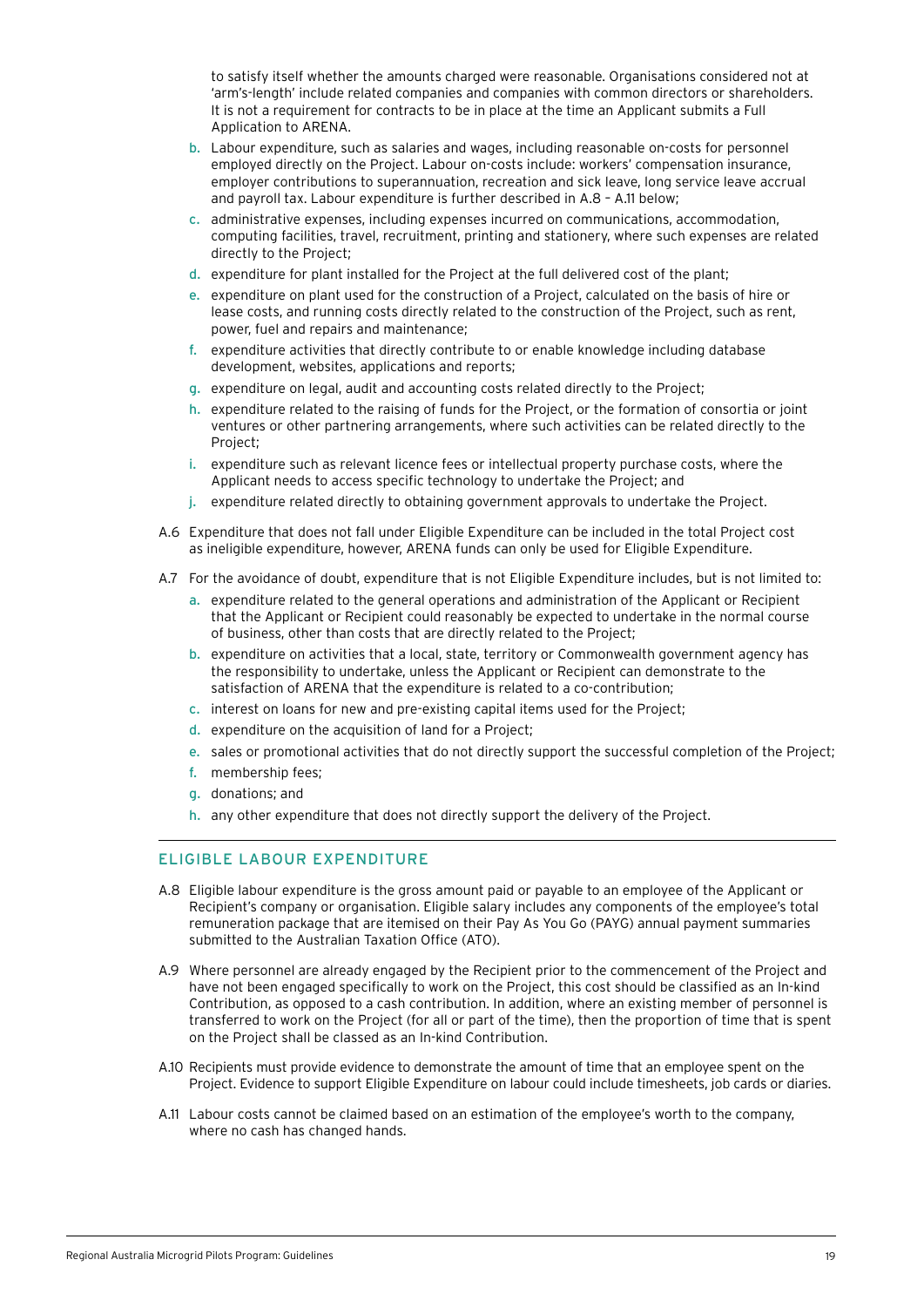#### ELIGIBLE CONTRACT EXPENDITURE

- A.12 Eligible contract expenditure is the cost of any activities to support the Project performed for the Recipient by another organisation. Work to be performed on a Project must be the subject of a written contract, including a letter or purchase order, which specifies the nature of the work to be performed for the Recipient and the applicable fees, charges and other costs payable. The written contract must be executed prior to the commencement of the work undertaken under the contract.
- A.13 It is not a requirement for contracts to be in place at the time an Applicant submits a Full Application to ARENA. However, for major items of contract expenditure, such as purchases of major items of hardware to be incorporated in the Project, Applicants will be expected to have some form of documentary evidence, such as written quotes from suppliers, to substantiate the expenditure included in the budget for the Project.
- A.14 Where the contractor and the Applicant or Recipient are not at 'arm's-length', the amount assessed for work performed will be an amount considered to be a reasonable charge for that work and contain no unacceptable overheads and no element of 'in group profit'. Organisations considered not at 'arm'slength' include related companies and companies with common directors or shareholders.

#### EXPENDITURE PRIOR TO EXECUTION OF THE FUNDING AGREEMENT

A.15 ARENA reserves the right to approve expenditure incurred after ARENA has made a funding offer, but before a Funding Agreement has been executed. Requests must be submitted in writing after an offer of funding has been made. Note that any expenditure made before the execution of a Funding Agreement in the absence of ARENA's prior approval is ineligible expenditure and incurred at the sole risk of the Applicant.

#### OVERSEAS EXPENDITURE

- A.16 No more than 10% of ARENA funds awarded to a Project may be spent overseas, with the exception of the purchase or use of equipment and materials. ARENA may consider a specific request for exemption for critical activities. Any such request should be made in writing before the Full Application is lodged with an explanation of why the Project activity conducted overseas:
	- a. cannot be done in Australia; and/or
	- b. would benefit from being performed outside Australia.
- A.17 Following execution of a Funding Agreement, expenditure on goods and services overseas may be subject to approval by ARENA as specified in the Funding Agreement.

#### ACCOUNTING SYSTEMS

- A.18 Recipients and any relevant Project partners are required to have suitable accounting systems in place that allow for:
	- a. the separate and accurate identification of contributions and Eligible Expenditure on the Project; and
	- b. a clear audit trail of all Project funding contributions and Eligible Expenditure to be available upon request and as required to meet the requirements in the Funding Agreement.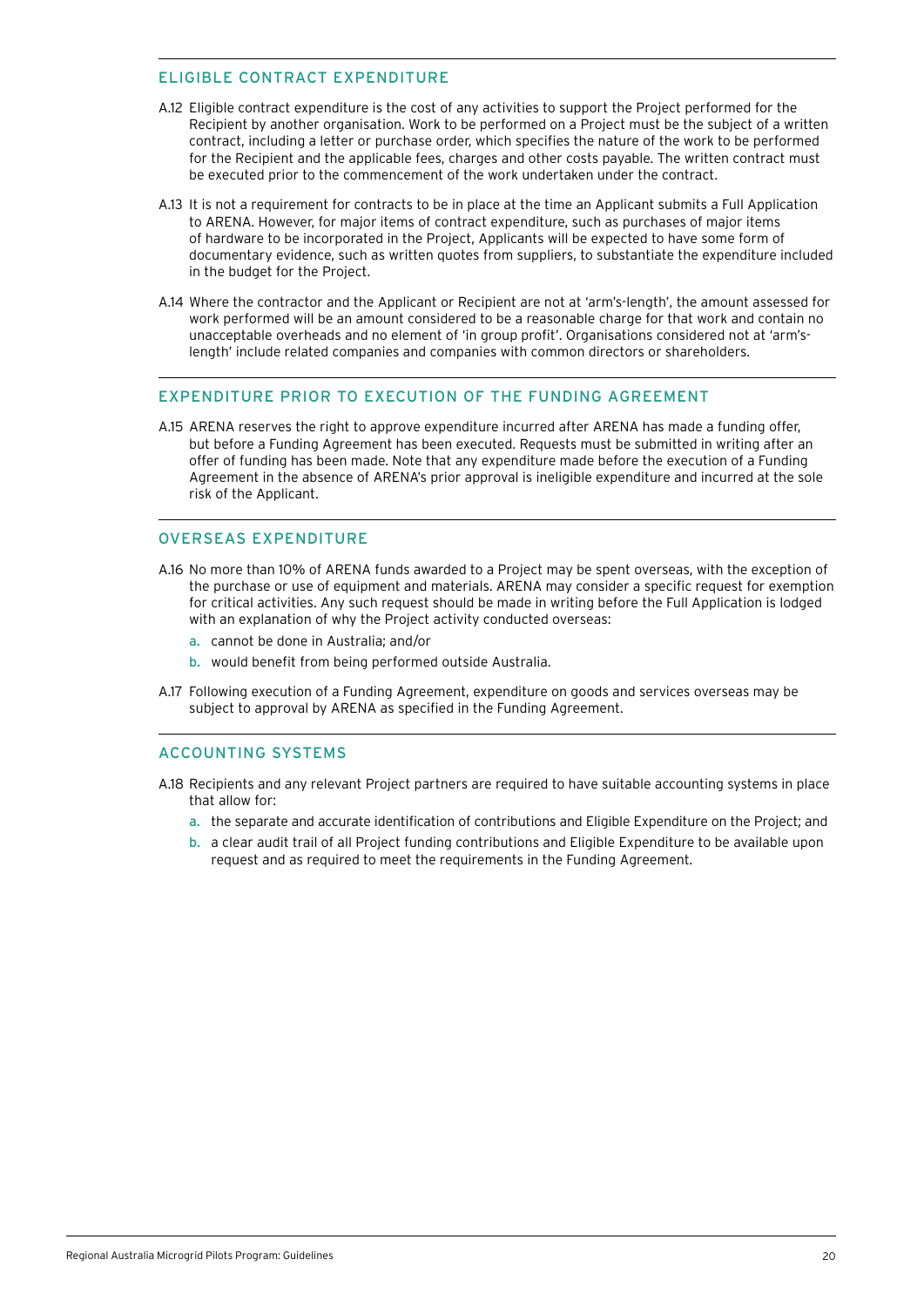### <span id="page-20-0"></span>GLOSSARY

Applicant – an eligible organisation or institution as defined in item 3.2 of these Guidelines that has submitted a Full Application for funding under the Program.

Conflict of Interest – a situation where a person makes a decision or exercises a power in a way that may be, or may be perceived to be, influenced by either material personal interests (financial or non-financial) or material personal associations.

Consultant – a Consultant engaged by ARENA pursuant to section 63 of the ARENA Act to provide services to assist ARENA in the performance of its functions.

Corresponding WHS Law – as defined in the *Work Health and Safety Act 2011* (Cth), means each of the following:

- › the *Work Health and Safety Act 2011* of New South Wales
- › the *Occupational Health and Safety Act 2004* of Victoria
- › the *Work Health and Safety Act 2011* of Queensland
- › the *Occupational Safety and Health Act 1984* of Western Australia
- › the *Work Health and Safety Act 2012* of South Australia
- › the *Work Health and Safety Act 2012* of Tasmania
- › the *Work Health and Safety Act 2011* of the Australian Capital Territory
- › the *Work Health and Safety (National Uniform Legislation) Act 2011* of the Northern Territory
- $\rightarrow$  any other law of a State or Territory prescribed by the regulations, as amended from time to time.

Eligibility Criteria – the Eligibility Criteria for Projects listed Part 3 of these Guidelines.

Eligible Expenditure – expenditure of the kind set out in Appendix A of these Guidelines.

Feasibility Study – an assessment of Project viability which meets the minimum requirements as set out in item 2.6 of these Guidelines.

Full Application – An application for ARENA Grant funding that is submitted by an Applicant through the ARENANet Full Application form for funding under the Program.

Full Time Equivalent (FTE) – the ratio of the total number of paid hours during a period (part time, full time, contracted) by the number of working hours in that period Mondays through Fridays. The ratio units are FTE units or equivalent employees working full-time. In other words, one (1.0) FTE is equivalent to one employee working full-time.

Funding Agreement – the agreement between a Recipient and ARENA for funding under the Program.

Grant – an amount awarded for a particular Project in return for the completion of specified milestones. A Grant is not to be confused with a gift or a loan. In the case of the Program, the Grant is the amount identified in the Funding Agreement.

Guidelines – the Program Guidelines.

In-Kind Contribution – non-monetary resources used on the Project where no cash has been transferred to the Recipient's account(s) for the Project.

Investment Plan – the ARENA Investment Plan, a document that ARENA releases annually, outlining ARENA's investment programs and initiatives.

Knowledge Sharing Plan – an agreement entered into between ARENA and the Applicant under a Funding Agreement to share knowledge from the Project.

Merit Criteria – the Merit Criteria listed in Part 4 of these Guidelines.

Opportunity Costs – any benefits or production lost due to the allocation of resources to the Project ahead of any other possible activities by the Recipient.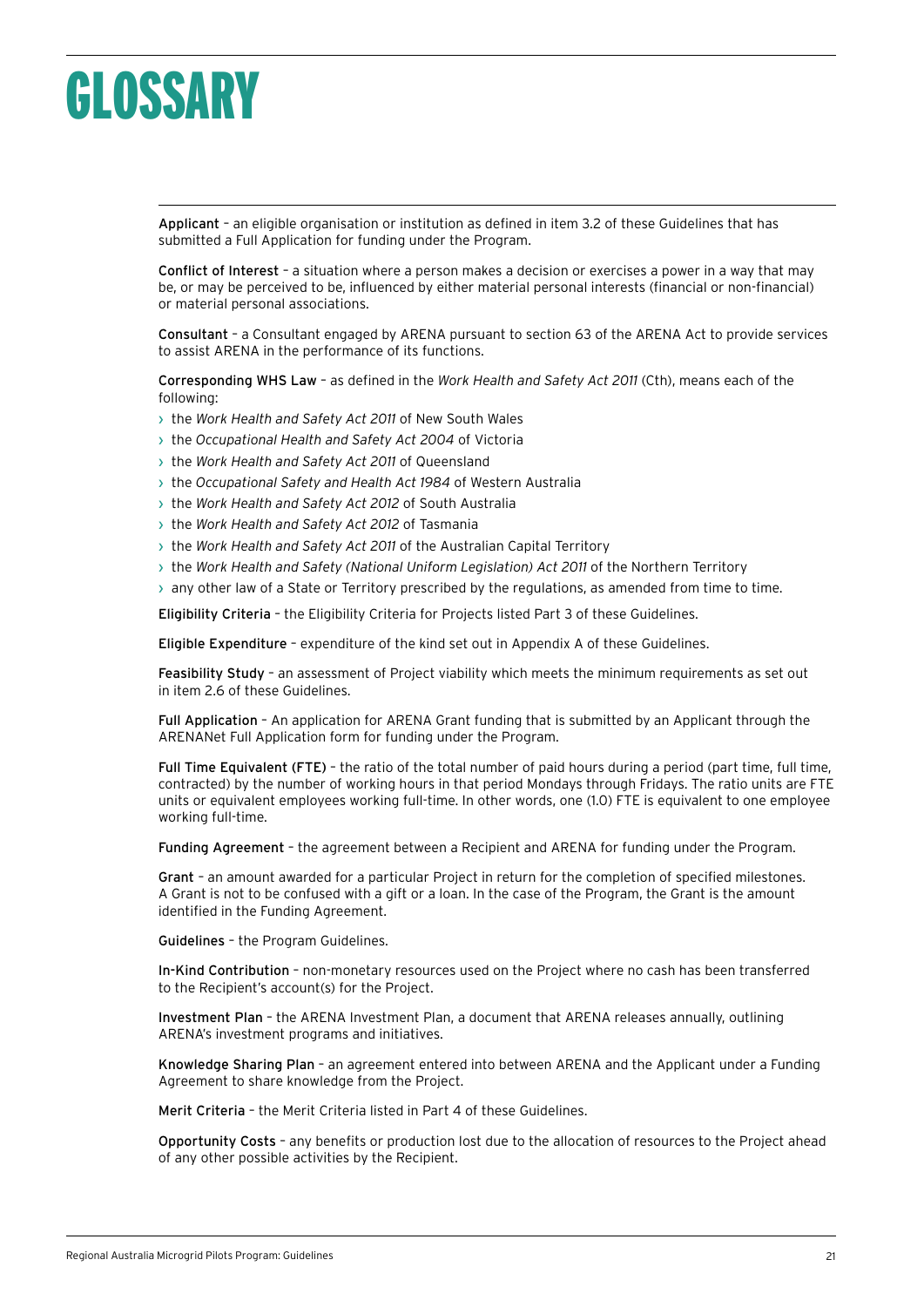Partner Organisations - a person, organisation or institution that the Applicant has engaged as a joint venturer, contractor, financier or consultant to help deliver the Project as part of its Proposal.

Program Objectives – the aims of the Program as described in item 1.5 of these Guidelines.

Project – the project proposed to be delivered as set out in the Full Application. Eligible Projects are defined in item 3.3 of these Guidelines.

Recipient – An entity that has entered into a Funding Agreement with ARENA for funding of a Project.

Renewable Energy – includes energy that is produced using natural resources that are constantly replaced and never run out. Renewable energy sources include solar PV, wind, hydro, geothermal, bioenergy and ocean energy.

Submission Date – the deadline for submission of all required application materials through the ARENANet Application form. Submission Dates will be published on an ongoing basis on the ARENA website at [https://](https://arena.gov.au/funding/RAMPP/) [arena.gov.au/funding/RAMPP/.](https://arena.gov.au/funding/RAMPP/)

WHS Law or WHS Legislation – the *Work Health and Safety Act 2011* (Cth), Corresponding WHS Law or superseded work health and safety or occupational health and safety law in any jurisdiction. The WHS Law includes regulations established under the relevant Acts.

WHSMS – work health and safety management system.